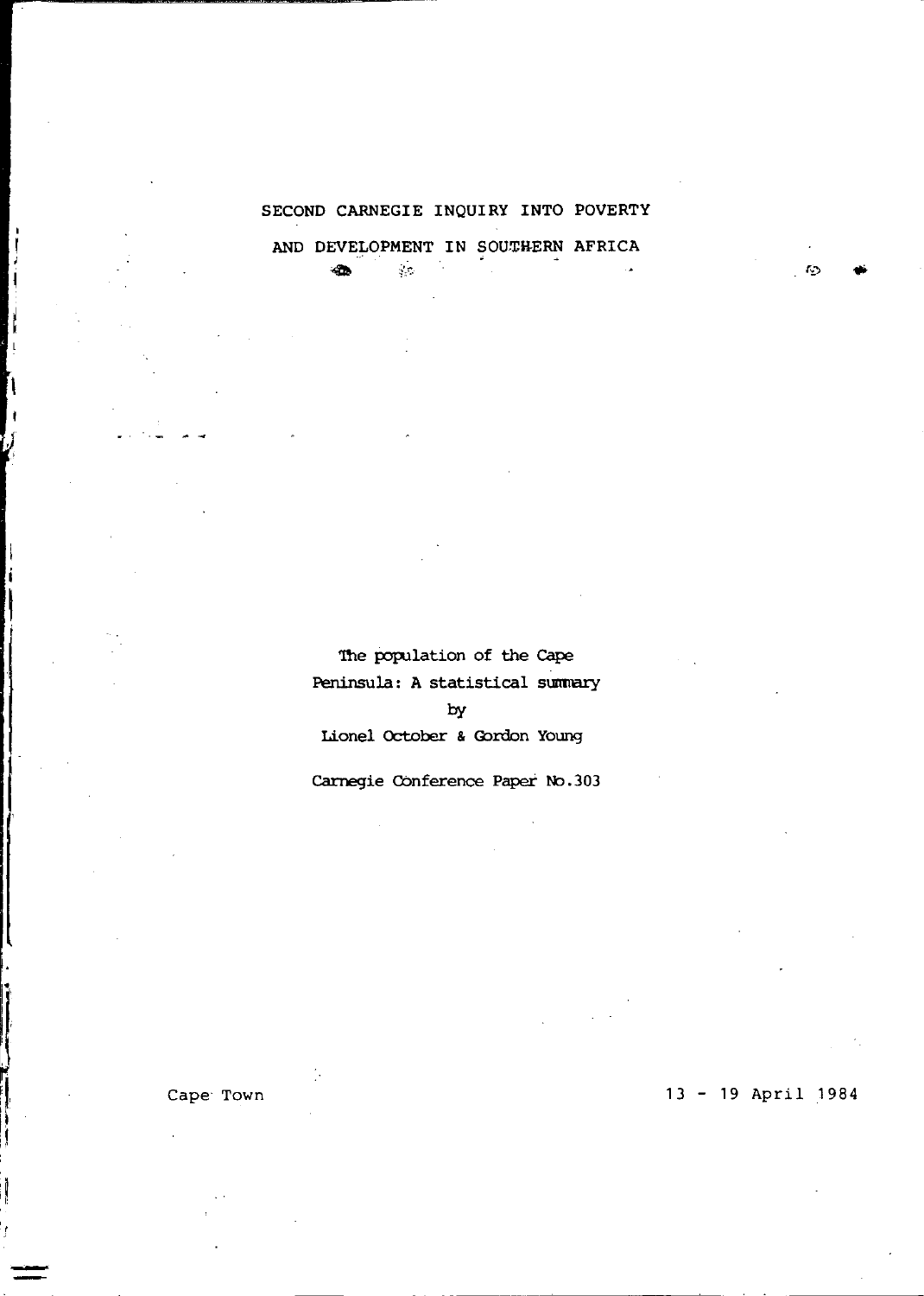







0 7992 0868 X ISBN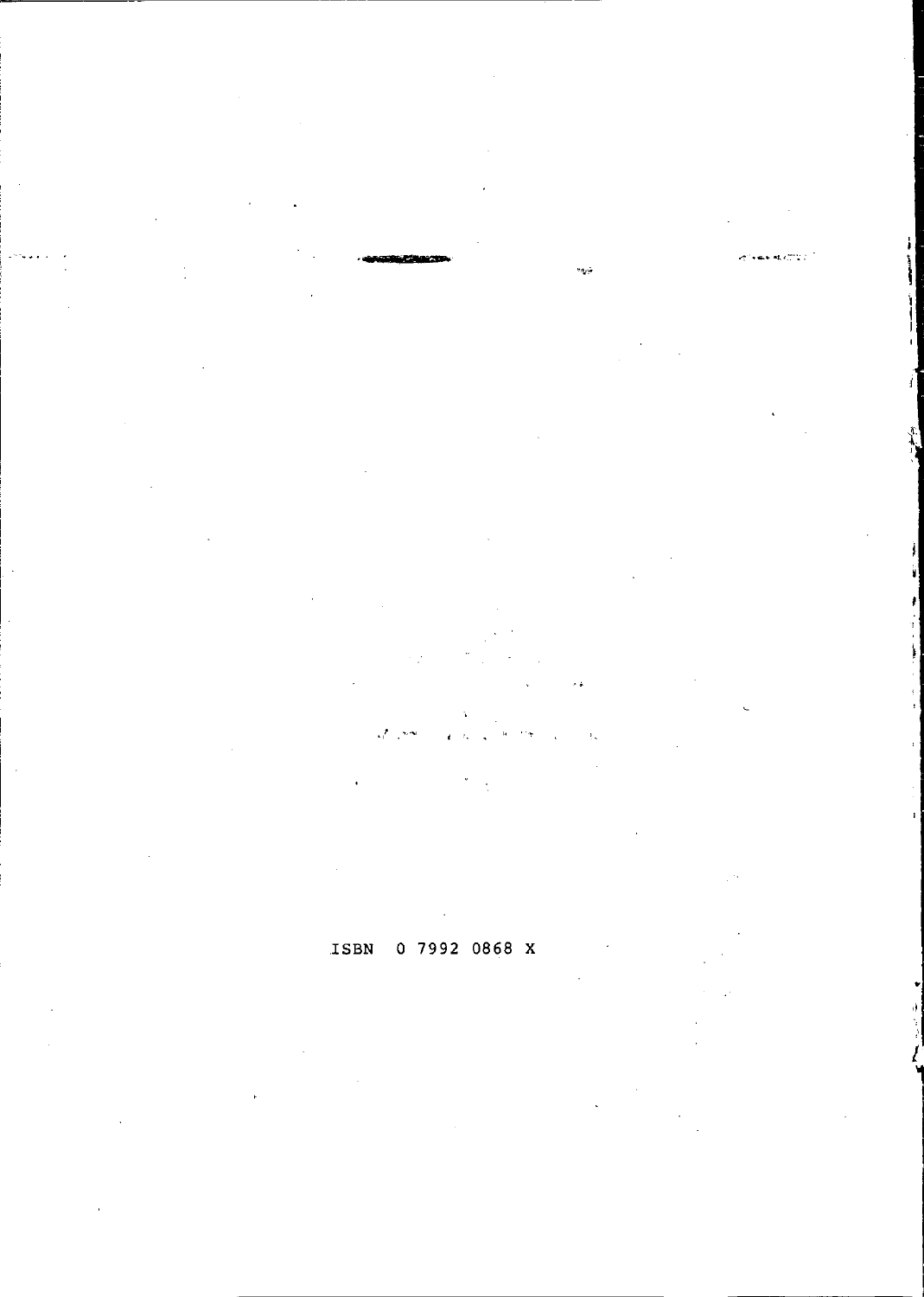The area covered by this study is statistical region 01 which comprises the magisterial districts of:

> Bellville Goodwood Cape Simonstown Wynberg.

The 1970 and 1980 censuses differ in one important respect: the latter excludes the population of the Transkei, Bophuthatswana and Venda which nominally became independent between the censuses. In many of the tables that follow, BENSO data for the three reserves have been added to the census data. Though the BENSO figures have been called into question (see Abedian, I. 'On the Accuracy of Benso Statistics', Saldru Working Paper No. 53, 1983) in the absence of national census figures, they are the only ones available. The coverage of the figures is always indicated. Where BENSO's TBV data is added in, the term 'South Africa' is used, otherwise the term 'Republic' is used.

The following table, Table 1, shows the total number of Africans in the Republic and the 'independent' reserves:

| ٠<br>Transkei  | 2 323 650  |
|----------------|------------|
| Bophuthatswana | 1 323 315  |
| Venda          | 315 545    |
| Total          | 3962510    |
| Republic       | 16 923 760 |
| Total          | 20 886 270 |
|                |            |

TABLE 1

AFRICAN POPULATION OF SOUTH AFRICA, TRANSKEI, BOPHUTHATSWANA AND VENDA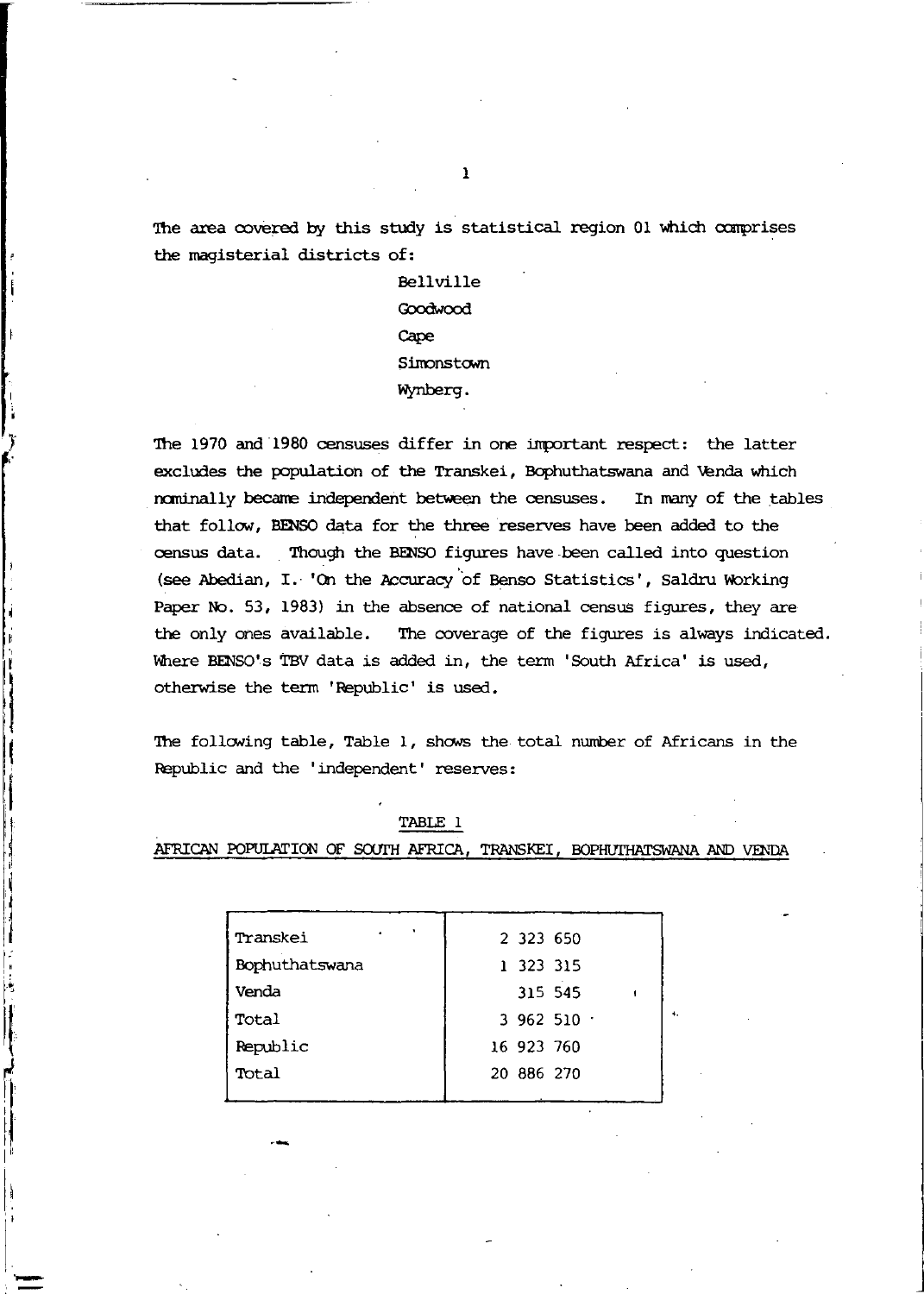### THE POPUlATION OF THE PENINSUlA

Table 2 compares the population of the Peninsula and South Africa as a whole in 1980. It shows that 5,06% of the population of South Africa lived in the Peninsula in 1980. This is 0,05% lower than in 1970.

The population increases since 1970 in the Peninsula and South Africa (see Table 2) show differences especially amongst the Africans and Asians. The Africans have increased by 69,96% in the Peninsula compared to a  $38,98$ increase in South Africa.

If the 'independent' reserves Transkei, Venda and Bohputhatswana are excluded, however, the increase for the Republic is only 12,6%.

The growth of the African population in the Peninsula is higher than the other population groups. 'Coloureds' and Whites have increased by 29,8% and 27,6% respectively. This is consistent with their growth in South Africa. Asians on the other hand have increased by 53,6% compared to 32,9% in South Africa though from a very small base.

| TART |
|------|
|------|

### POPULATION INCREASE FROM 1970-1980 IN PENINSULA AND SOUTH AFRICA (Including Transkei, Bophuthatswana and Venda)

| RACE        | <b>PENINSULA</b> |           |          |            |            |          |
|-------------|------------------|-----------|----------|------------|------------|----------|
|             | 1970             | 1980      | Increase | 1970       | 1980       | Increase |
| Africans    | 107 878          | 183 360   | 70.0     | 15 036 360 | 20 886 270 | 38,9     |
| Asians      | 11 340           | 17 420    | 53,6     | 618 140    | 821 320    | 32,9     |
| 'Coloureds' | 597 620          | 775 600   | 29,8     | 2 021 430  | 2 612 780  | 29,3     |
| Whites      | 377 870          | 482 240   | 27,6     | 3 726 540  | 4 528 100  | 21,5     |
| Total       | 1 094 708        | 1 458 620 | 33,2     | 21 402 470 | 28 848 470 | 34,8     |
|             |                  |           |          | 1970       | 1980       |          |

 $5,118$ Peninsula as a percentage of South Africa:

1980 5,06%

la de la contrada de la contrada de la contrada de la contrada de la contrada de la contrada de la contrada de<br>Desenvolver de la contrada de la contrada de la contrada de la contrada de la contrada de la contrada de la co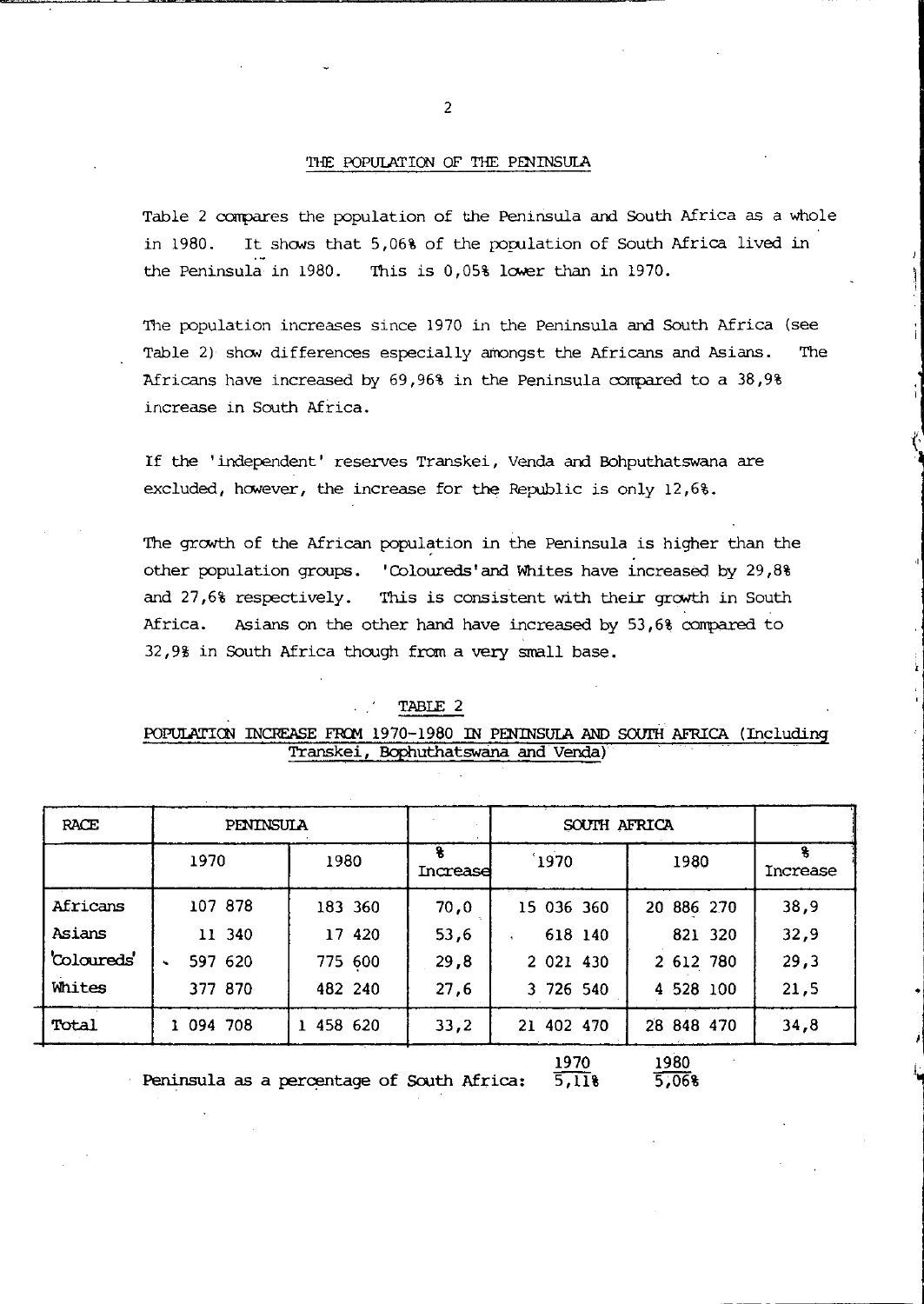Although the increase in the African population is noteworthy the 'Peninsula still differs markedly fran other regions with only 12,6% of its population being African corrpared to 72,7% nationally (see Table 3). 'Coloureds'make up 53,2% of the population in the Peninsula whereas nationally they constitute only' 9% of the population. This skewed distribution is not very different frem what it was in 1970.

## TABLE 3

# POPULATION DISTRIBUTION IN THE PENINSULA AND SOUTH AFRICA (Including TBV) 1980

| RACE        | PENINSULA | SOUTH AFRICA |
|-------------|-----------|--------------|
| Africans    | 12,68     | 72,4%        |
| Asians      | 1,2%      | 2,8%         |
| 'Coloureds' | 53,28     | 9,18         |
| Whites      | 33,1%     | 15,7%        |
|             | 100%      | 100%         |

Age Distribution

Ì I

> ÿ į

Table 4 shows the age distribution of the population in the Peninsula and South Africa (including TBV) in 1980.

#### Child Dependency Ratios

Table 5 gives the adult male:children ratios for each race group in the Peninsula and South Africa (including TBV) .

The very low ratio of children in the Peninsula compared to South Africa is a oonsequence of the large number of migrant labourers there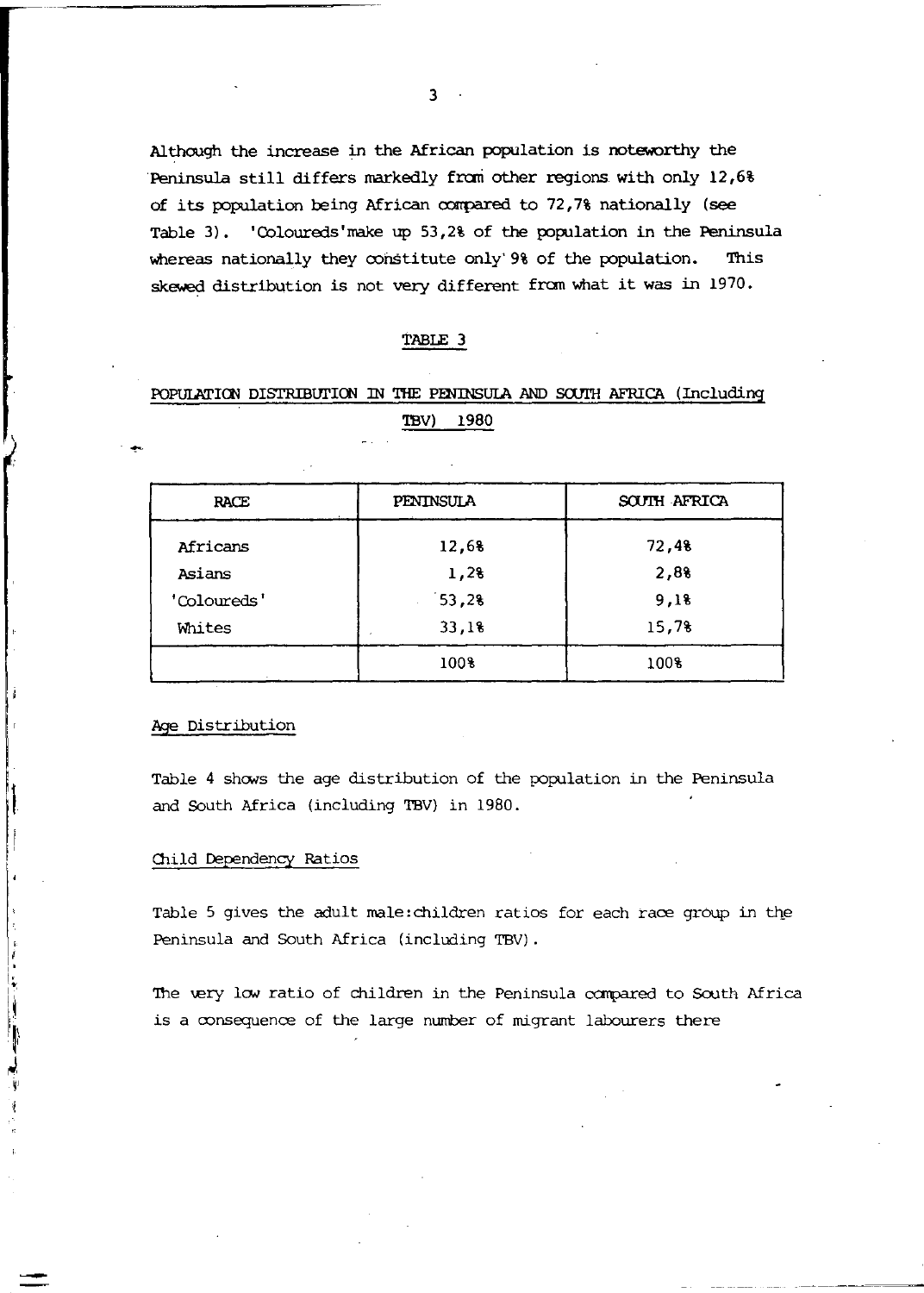| RACE                | <b>REGION</b>          | SEX                     |                                               | AGE GROUPS                                     |                                          |                                                        |
|---------------------|------------------------|-------------------------|-----------------------------------------------|------------------------------------------------|------------------------------------------|--------------------------------------------------------|
|                     |                        |                         | $0 - 14$                                      | $15 - 64$                                      | $65+$                                    | TOTAL                                                  |
| Africans            | Peninsula              | Male<br>Female<br>Total | 25 120<br>24 920<br>50 040                    | 040<br>85.<br>780<br>44<br>820<br>129          | 2 340<br>160<br>$\mathbf{1}$<br>3<br>500 | 112 500<br>70 860<br>183 360                           |
|                     | S. Africa<br>(Inc.TBV) | Male<br>Female<br>Total | 4 384 396<br>356 676<br>4<br>8<br>741 072     | 731 151<br>5.<br>709 753<br>5<br>440 904<br>11 | 294 172<br>122<br>410<br>294<br>704      | 409<br>719<br>10<br>551<br>10<br>476<br>20 886 270     |
| Asians <sup>'</sup> | Peninsula              | Male<br>Female<br>Total | 2 8 2 0<br>2 860<br>5 680                     | 720<br>5<br>ŧ<br>660<br>5<br>380<br>11         | 220<br>140<br>360                        | 8 760<br>660<br>8<br>17 420                            |
|                     | Republic               | Male<br>Female<br>Total | 152 690<br>152 440<br>305 080                 | 760<br>245<br>360<br>250<br>496 120            | 9 780<br>340<br>10<br>120<br>20          | 408 180<br>413 140<br>821 320                          |
| 'Coloured'          | Peninsula.             | Male<br>Female<br>Total | 139 840<br>136 800<br>276 640                 | 232 540<br>260<br>242<br>800<br>474            | 9 400<br>14<br>760<br>24<br>160          | 381 780<br>393 820<br>775 600                          |
|                     | Republic               | Male<br>Female<br>Total | 512 960<br>509 080<br>022 040<br>L            | 739 540<br>766 760<br>1 506 300                | 37<br>020<br>47 420<br>84 440            | 289 520<br>1<br>323 260<br>ı<br>2 612 780              |
| White               | Peninsula              | Male<br>Female<br>Total | 57 360<br>$-55 - 320$<br>112 680              | 157 960<br>700<br>162<br>320 660               | 19 860<br>29 040<br>48 900               | 235 180<br>247 060<br>482 240                          |
|                     | Republic               | Male<br>Female<br>Total | 634 420<br>612 300<br>246 720<br>$\mathbf{1}$ | 1 480 920<br>444 200<br>ı<br>2 925 120         | 150 060<br>206 200<br>356 260            | 265 400<br>2<br>2<br>262 700<br>528 100<br>4           |
| Total               | Peninsula              | Male<br>Female<br>Total | 225 140<br>219 900<br>445 040                 | 481 260<br>455 400<br>936 660                  | 31 820<br>45 100<br>76 920               | 738 220<br>720 400<br>1 458 620                        |
| Total               | S. Africa<br>(Inc.TBV) | Male<br>Female<br>Total | 5<br>684 416<br>5 630 496<br>314 912<br>11    | 197 371<br>8<br>171 073<br>8<br>16<br>368 444  | 491 032<br>1                             | 14 372 819<br>674 082 14 475 651<br>165 114 28 848 470 |

I

I~

TABLE 4 AGE DISTRIBUTION OF THE POPULATION OF THE PENINSULA AND SOUTH AFRICA (Including TBV) - 1980

Ű,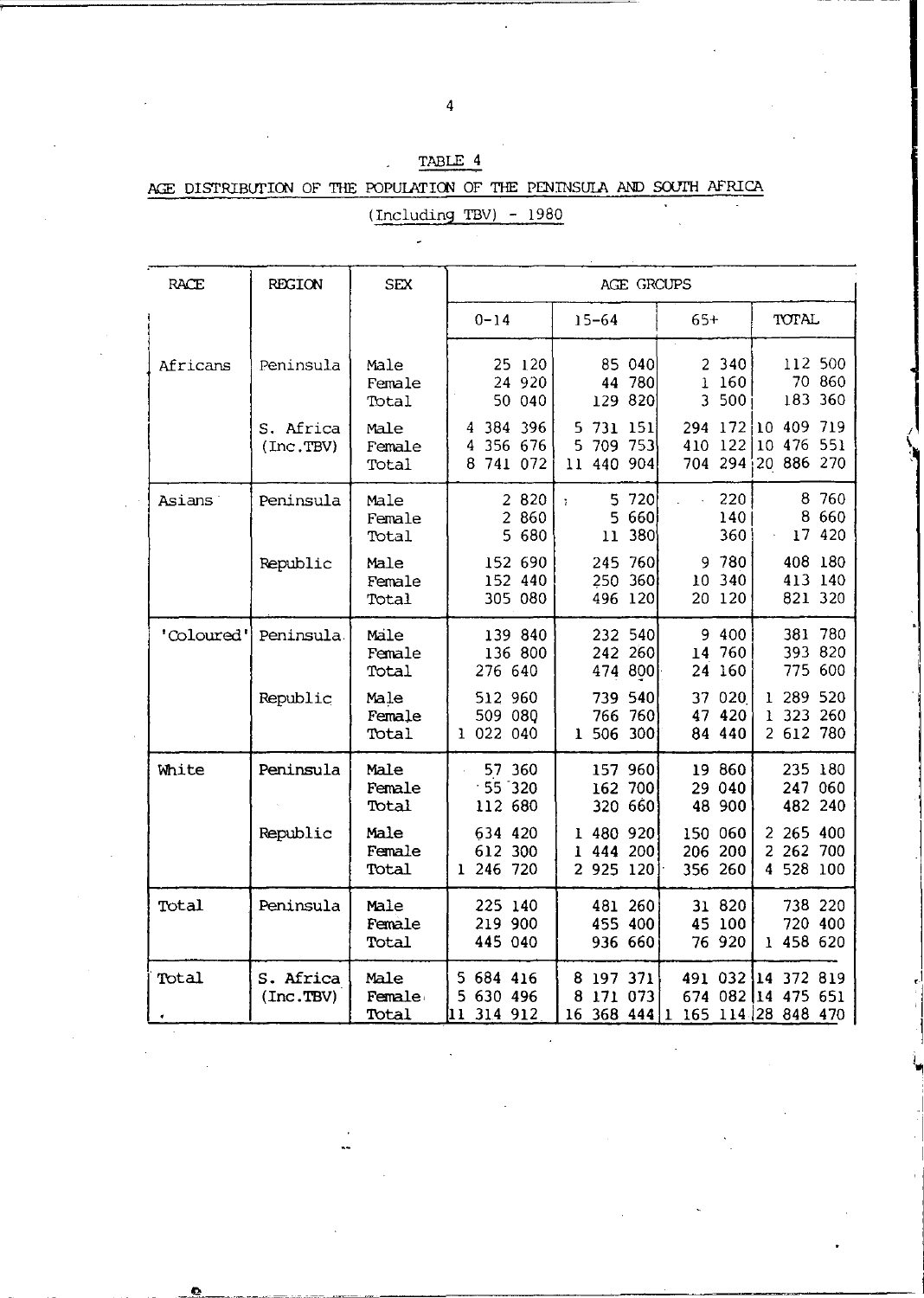# TABLE 5 ADULT MALE: CHILDREN PATIOS

|             | PENINSULA | SOUTH AFRICA (Inc.TBV) |
|-------------|-----------|------------------------|
| Africans    | 1:0,6     | 1:1.5                  |
| Asians      | 1:1       | 1:1,2                  |
| 'Coloureds' | 1:1,2     | 1:1,4                  |
| Whites      | 1:0.7     | 1:0,8                  |
|             |           |                        |

#### The Over-65 Age Group

The over-65 age group was more important in 1980 than in 1970. In the Peninsula, they rose from 1,5% of the African population in 1970 to 1,9% in 1980; from 2,6% of the 'Coloured' population to 3,1%; and from 8,4% to 10,1% of the White population. Only the elderly Asian group declined from  $2,48$  to  $2,18$ .

### Male: Female Ratios

#### 15-64 Group

In the Peninsula there are 40 260 more men that women giving a ratio of 1:0,53 compared to 1:0,39 in 1970. The figures for African women in the Peninsula are not very adequate as the number of women who live in the Peninsula 'illegally' is not known. The other race groups show no marked changes since 1970 (see Table 6).

#### TABLE 6

# MALE: FEMALE RATIOS IN 15-64 AGE GROUP 1970-1980

| RACE       | <b>PENINSULA</b> |        | SOUTH AFRICA (Incl. TBV) |        |  |  |
|------------|------------------|--------|--------------------------|--------|--|--|
|            | 1970<br>1980     |        | 1970                     | 1980   |  |  |
| African    | 1:0.39           | 1:0,53 | 1:1.0                    | 1:1.0  |  |  |
| Asian      | 1:0,91           | 1:0.99 | 1:1,02                   | 1:1,02 |  |  |
| 'Coloured' | 1:1,13           | 1:1,04 | 1:1.04                   | 1:1.04 |  |  |
| White      | 1:1.04           | 1:1,03 | 1:0.99                   | 1:0,98 |  |  |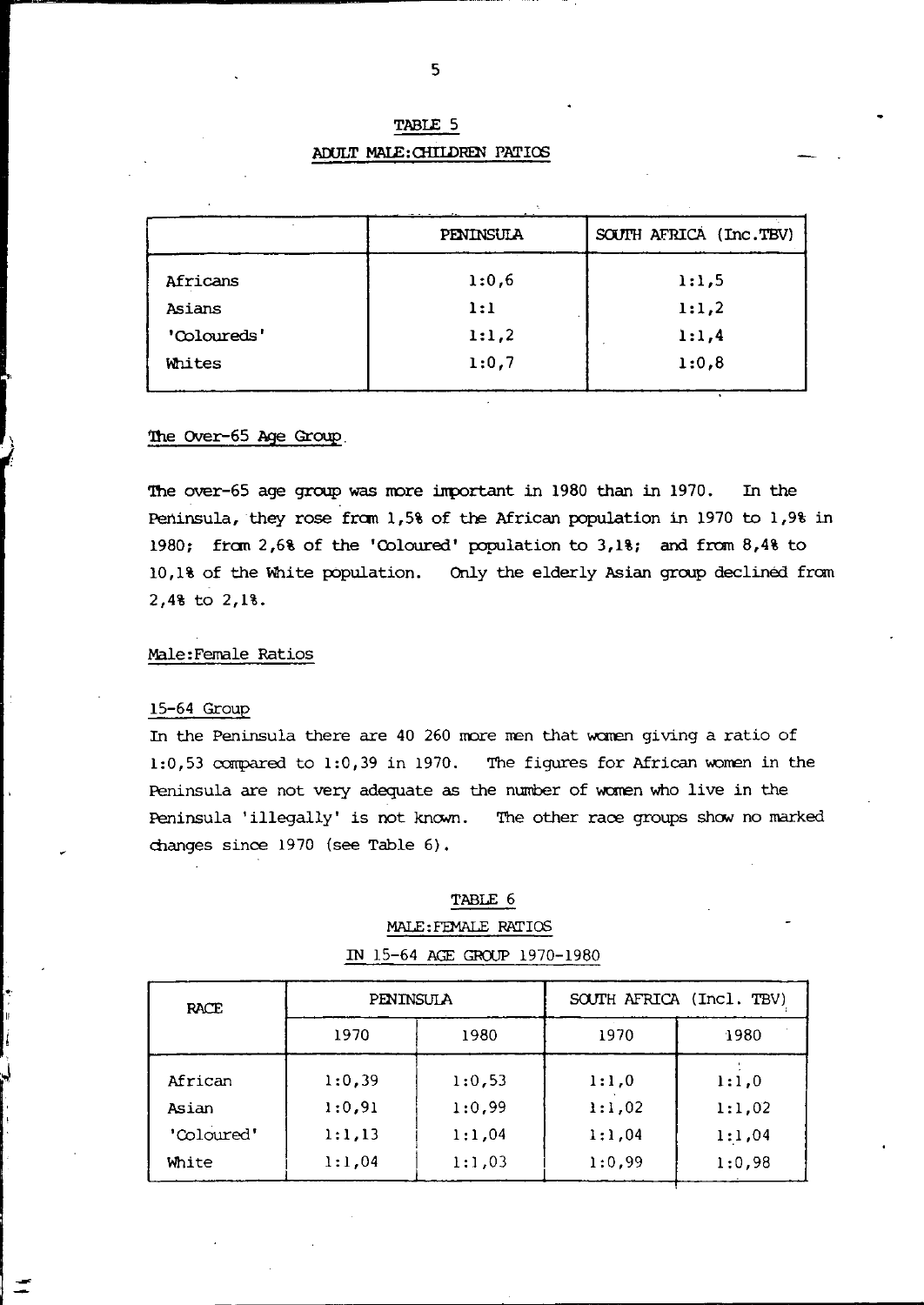### Potential Labour Force

The potential labour force - that is, the number of persons between 15 and 64 years of age - is given as a proportion of the total population in Table 7, for the Peninsula and South Africa including TBV.

## TABLE 7

# 1'CII'ENrIAL IA8CXJR FORCE AS PERCENrAGE OF POPUlATICN 1970 AND 1980 **-** PENINSULA AND SOUTH AFRICA INCLUDING TBV

| RACE       | PENINSULA |       | SOUTH AFRICA |       |
|------------|-----------|-------|--------------|-------|
|            | 1970      | 1980  | 1970         | 1980  |
| African    | 72,8%     | 70,8% | 53,0%        | 54,8% |
| Asian      | 59,28     | 65,3% | 57,0%        | 60.48 |
| 'Coloured' | 55,0%     | 61,28 | 50,78        | 57,78 |
| White      | 64,68     | 66,58 | 62,0%        | 64.68 |

The very high level of the African potential labour force is again a reflection of the migrant labour system and the 'Coloured' labour preference policy. It appears that there has been a slight drop in the proportion of the potential labour force since 1970, from 72,8% to 70,8%. The potential labour force of all race groups has risen between 1970 and 1980 with the exception noted above.

A higher proportion of all population groups in the Peninsula is in the potential labour force compared to South Africa as a whole.

## SECTORAL EMPLOYMENT

Table 8 breaks down employment in the Cape Peninsula by industry sector, | and Table 9 does the same for the Republic, excluding TBV. The final section of Table 9, however, adds in the employment figures for the TBV areas.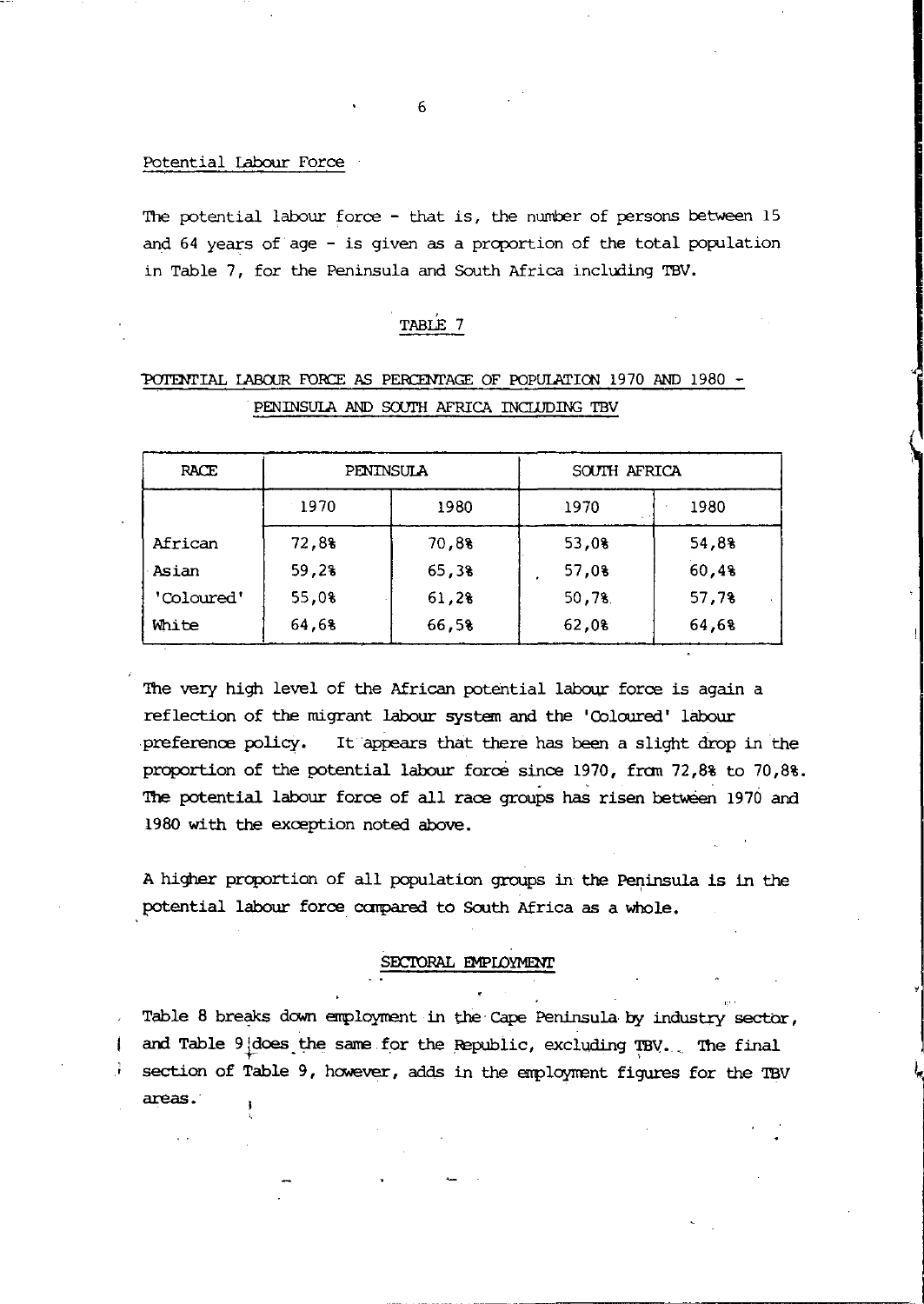In the cape Peninsula, agriculture, mining and electricity are insig- 'nificant sources of employment. '!he largest sector is services, providing 159 620 jobs in 1980. Manufacturing was a close second at 157 060 jobs. These two sectors together provide more than half the jobs in the Peninsula.

By comparison, agriculture is a major employer in the country as a whole, while manufacturing is considerably less important than in the Peninsula.

The inclusion of the figures for sectoral employment in the TBV areas makes little'difference except to raise the population enployed in agriculture from 16,6% to 22,1%.

African workers constitute  $13,38$  of the workforce. They are overrepresented in  $c$ x:merce  $(15,68)$ , construction  $(30,18)$  and agriculture  $(27.2\%)$ , but under-represented in manufacturing  $(8.5\%)$  and finance  $(4.1\%)$ .

'Coloured' workers form the majority of the employees in manufacturing, construction and agriculture. They constitute  $49.08$  of the workforce, and are substantially under-represented in transport and finance.

White workers constitute 36,7% of the workforce, and are over-represented in transport, and finance.

Table 10 shows that employment in the Peninsula has increased by  $28,7%$ between 1970 and 1980. There was above-average growth in services  $(46,48)$ , finance  $(48,48)$ , electricity  $(41,08)$  and mining  $(92,68)$ , where the absolute numbers remain small. There was a fall in employment in construction from  $49$  117 to  $43$  380  $(-11,7)$ . Transport employment rose by only 13,8% - this may partly be accounted for by the dramaticdecline in the number of dockworkers between the two censuses.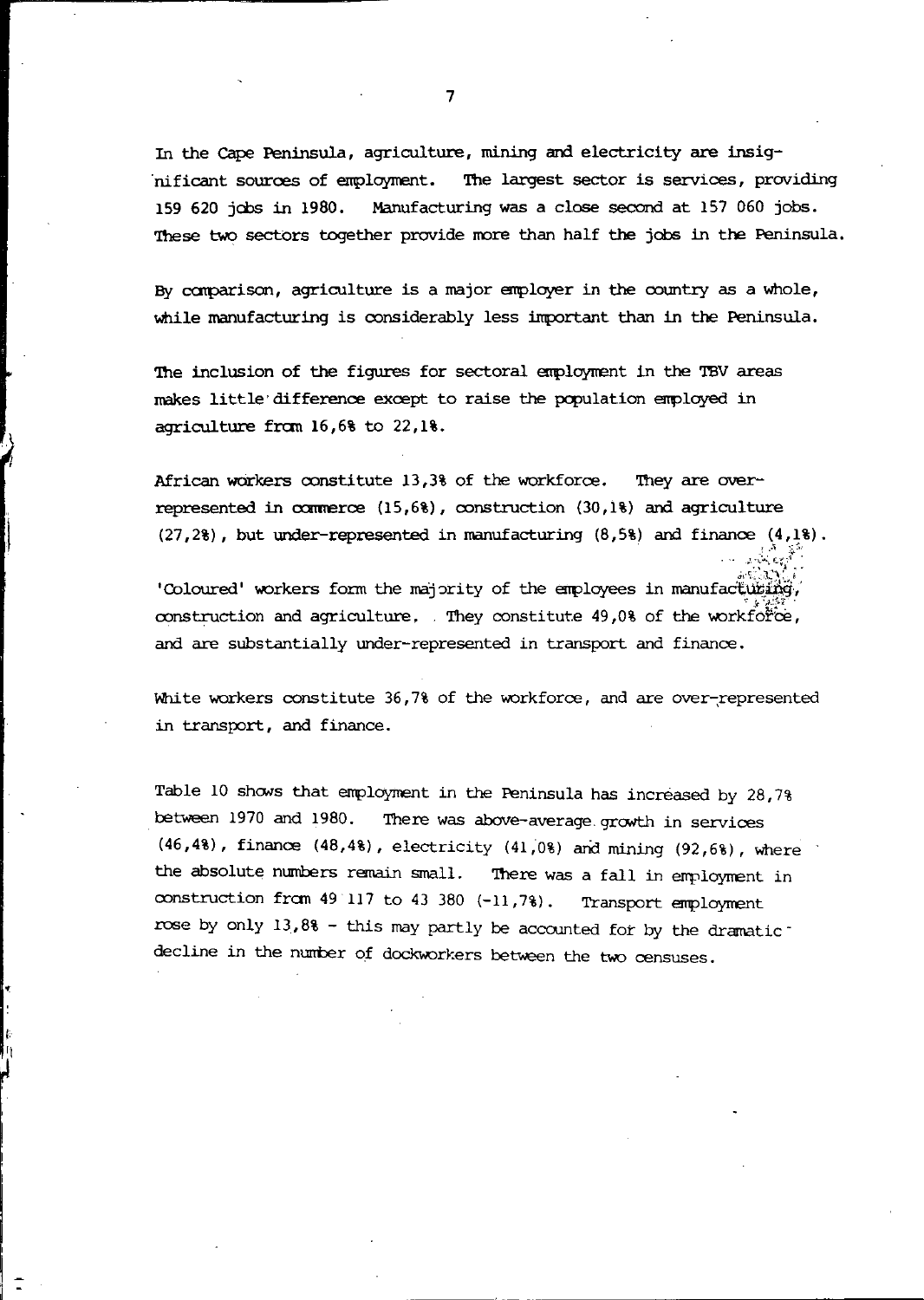# TABLE 8

| <b>INDUSTRY</b> | 'COLOURED'         |                   |          |      | WHITE      |                         |          |      |
|-----------------|--------------------|-------------------|----------|------|------------|-------------------------|----------|------|
|                 | Male               | Female            | Total    | 8    | Male       | Female                  | Total    | 8    |
| Manufacturing   | 55 920             | 49 440            | 105 360  | 67.1 | 27<br>-760 | 9 2 2 0                 | 36 980   | 23,5 |
| Services        | 34 060             | 38 060            | 72 120   | 45.2 | 34 380     | 30 640                  | 65 020   | 40,7 |
| Commerce        | 060<br>28          | 040<br>16         | 44 100   | 45.4 | 20 140     | 380 <sup>o</sup><br>15. | 35 520   | 36,5 |
| Construction    | 100<br>21          | 720               | 21 820   | 50.3 | 7<br>240   | 1 020                   | 260<br>8 | 19,0 |
| Transport       | 500<br>13.         | 920               | 14 420   | 32,5 | 980<br>19  | 3 940                   | 23 920   | 53,9 |
| Finance         | 5 380              | 2 760             | 8 140    | 20.1 | 154500     | 14 920                  | 30 420   | 75,2 |
| Agriculture     | 900<br>4           | 1340              | 240<br>6 | 52,0 | 2 160      | 340                     | 2 500    | 20,8 |
| Electricity     | 260<br>$2^{\circ}$ | 100               | 2 360    | 44,0 | 2 060      | 440                     | 2 500    | 46,6 |
| Mining          | 800                | 200               | 000<br>ı | 39,1 | .920       | 300                     | 1220     | 47,6 |
| TOTAL           | 165 980            | 580<br><b>109</b> | 275 560  | 49,0 | 130 140    | 200<br>76               | 206 340  | 36,7 |

# EMPLOYMENT BY INDUSTRY IN CAPE PENINSULA 1980

| <b>INDUSTRY</b> | <b>AFRICANS</b> |           |        | <b>ASIANS</b> |          |          |           |     |
|-----------------|-----------------|-----------|--------|---------------|----------|----------|-----------|-----|
|                 | Male            | Female    | Total  | 8             | Male     | Female   | Total     | 8   |
| Manufacturing   | 12 720          | 660       | 13 380 | 8,5           | .860     | 480      | 340<br>Ŧ. | 0.9 |
| Services:       | 8 8 6 0         | 680<br>12 | 21 540 | 13,5          | 500      | 440      | 940       | 0,6 |
| Commerce        | 11 580          | 3 600     | 15 180 | 15,6          | 880<br>ı | 500      | 2 380     | 2,5 |
| Construction    | 12 840          | 200       | 13 040 | 30.1          | 260      | ∩.       | 260       | 0,6 |
| Transport       | 5 5 20          | 160       | 5 680  | 12,8          | 260      | 80       | 340       | 0,8 |
| Finance         | 1 540           | 120       | 1660   | 4,1           | 120      | 100      | 220       | 0,6 |
| Agriculture     | 3 260           | 0         | 3 260  | 27,2          | -a       | o        | $\Omega$  | 0,0 |
| Electricity     | 400             | Ω         | 400    | 7,5           | 80       | 20       | 100       | 1,9 |
| Mining          | 320             | 0         | 320    | 12,5          | 20       | 0        | 20        | 0,7 |
| TOTAL           | 57<br>040       | 17<br>420 | 74 460 | 13,3          | 3 980    | 620<br>ı | 5 600     | 1,0 |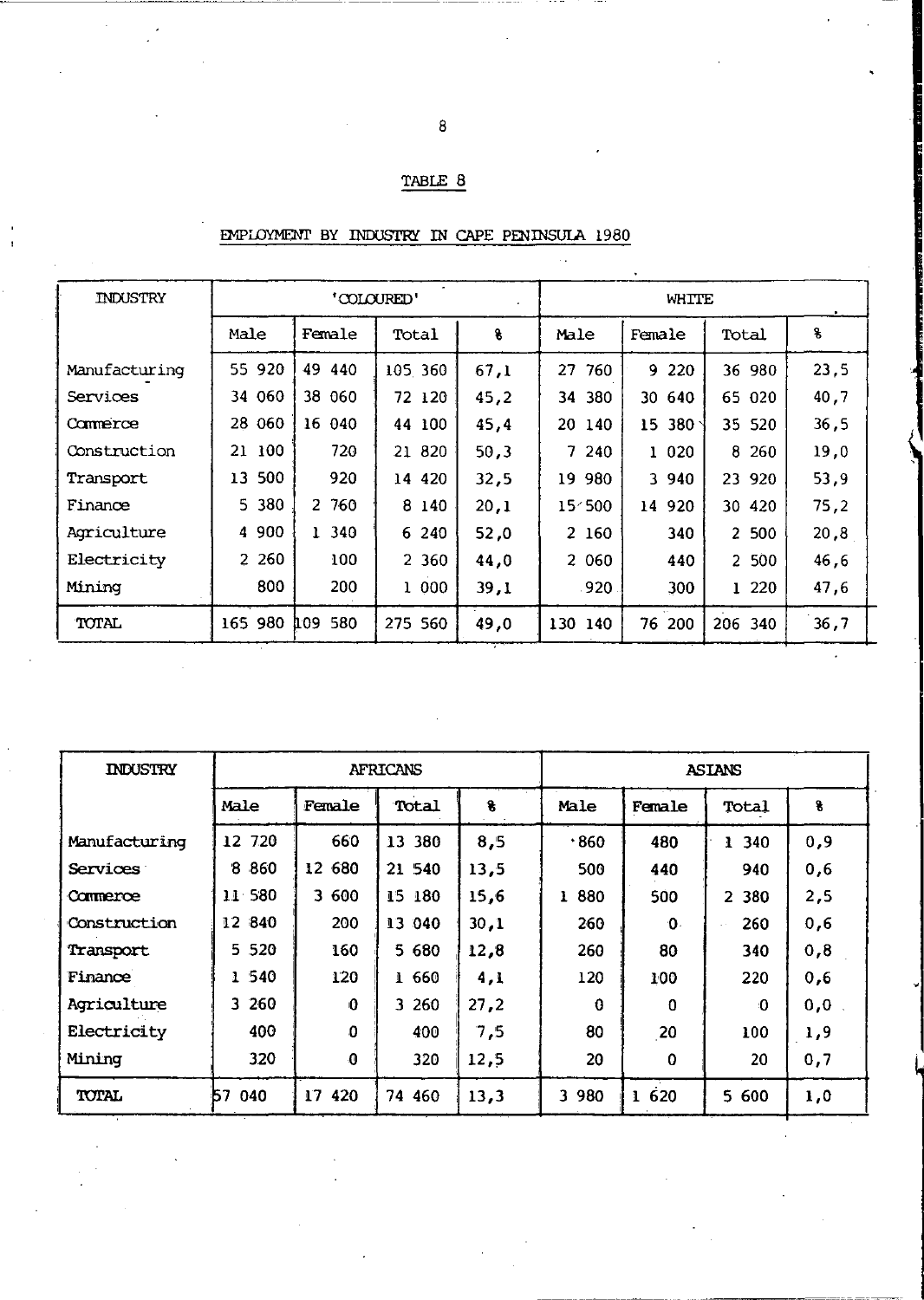TABLE 8 Cont.

| <b>INDUSTRY</b> | TOTAL EMPLOYED |         | ٩.   |
|-----------------|----------------|---------|------|
| Manufacturing   |                | 157 060 | 27,9 |
| Services        |                | 159 620 | 28,4 |
| Commerce        |                | 97 180  | 17,3 |
| Construction    |                | 43 380  | 7,7  |
| Transport       |                | 44 360  | 7,9  |
| Finance         |                | 40 440  | 7,2  |
| Agriculture     |                | 12 000  | 2,1  |
| Electricity     |                | 5 3 6 0 | 1,0  |
| Mining          |                | 2 5 6 0 | 0, 5 |
| <b>TOTAL</b>    | 561 960        |         | 100  |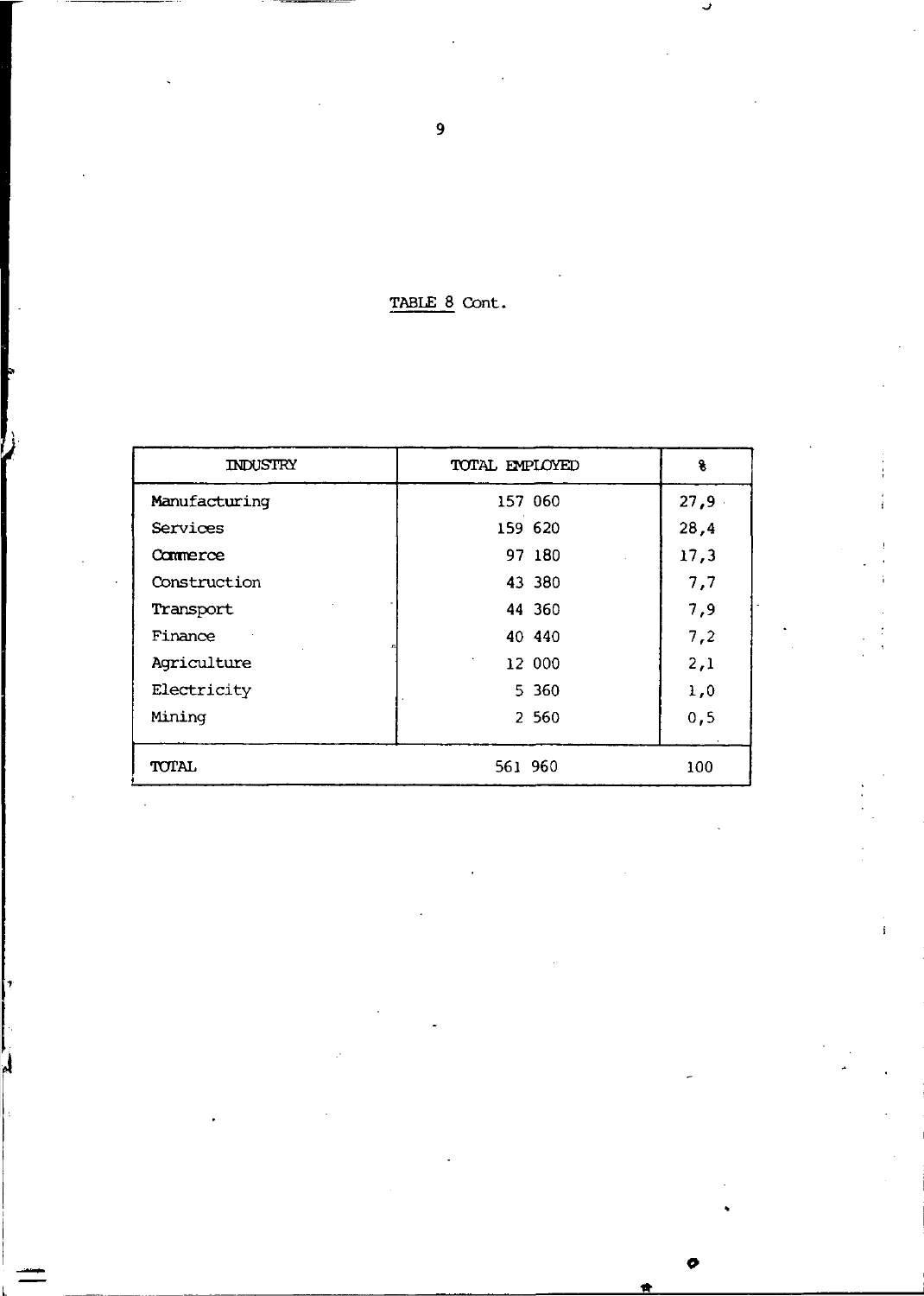$\overline{\textit{U}}$ 

TABLE 9 EMPLOYMENT BY INDUSTRY IN THE REPUBLIC 1980

(Excluding TBV)

| INDUSTRY                          |            | <b>ASIAN</b> |                               |       |         |           |           |     |
|-----------------------------------|------------|--------------|-------------------------------|-------|---------|-----------|-----------|-----|
|                                   | Male       | Female       | Total                         | s     | Male    | Female    | Total     | g   |
| Agriculture                       | 764 720    |              | 275 580 1 040 300             | 80.0  | 7 0 2 0 | 720       | 7 740     | 0,6 |
| Services                          | 280<br>513 |              | 747 960 1 261 240             | 63.5  | 21 540  | 12 180    | 33 720    | 1,7 |
| Manufacturing                     | 621 600    | 150 120      | 771 720                       | 53.0  | 66 200  | 30 360    | 96 560    | 6,6 |
| Commerce                          | 336 700    | 202 260      | 538 960                       | 53.5  | 52 600  | 13 100    | 65 700    | 6,5 |
| Mining                            | 710 480    | 5 2 2 0 1    | 715 700                       | 87.2  | 1 760   | 60        | 1 820     | 0,2 |
| Construction                      | 253 420    | 7 1201       | 260 540                       | 57.5  | 10 920  | 520       | 11 440    | 2,5 |
| Transport                         | 620<br>169 | 280 l<br>10  | 179 900                       | 42.4  | 12 700  | .900      | 13<br>600 | 3,2 |
| Finance                           | 39<br>640  | 12 900       | 52 540                        | 18,4  | 6 800   | 2 900     | 9.<br>700 | 3,4 |
| Electricity                       | 41 400     | 960l         | 42360                         | 53,5  | 880     | 40        | 920       | 1,2 |
| TOTAL<br>$\overline{\phantom{a}}$ |            |              | 3 450 860 1 412 400 4 863 260 | 62, 2 | 180 420 | 780<br>60 | 241 200   | 3,1 |

| INDUSTRY      | . 'COLOURED' |           |            |      | WHITE             |                 |                   |     |
|---------------|--------------|-----------|------------|------|-------------------|-----------------|-------------------|-----|
|               | Male         | Female    | Total      | ٩    | Male              | Female          | Total             | 8   |
| Agriculture   | 116 700      | 32 540    | 149 240    | 11,5 | 93 980            | 8 5 8 0         | 102 560           | 7.9 |
| Services      | 81 600       | 129 780   | 211 380    | 10,6 |                   | 256 580 223 320 | 479 900 24,2      |     |
| Manufacturing | 131 940      | 95 560    | 227 500    | 15,6 | 278 1201          | 82 860          | $-360$ 980 $24.8$ |     |
| Commerce      | 61 920       | 42<br>700 | 104 620    | 10,4 | 168               | 2001130 860     | 299 060 29,6      |     |
| Mining        | 11 780       | 880       | 12 660     | 1,5  | 80 060            | 10 060          | 90 120 11,1       |     |
| Construction  | 77 120       | 1 800     | 78 920     | 17,4 | 90 040            | 11 500          | 101 540 22,5      |     |
| Transport     | 36 320       | 1 860     | 38 180     | 9,0  | 154 540           | 37 820          | 192 360 45.4      |     |
| Finance       | 9 080        | 6 120     | 15 200     | 5,3  |                   | 103 300 105 100 | 208 400 72,9      |     |
| Electricity   | 6 200        | 400       | 6 600      | 8,3  | 24 720            | 4 640           | $29.360$ 37,0     |     |
| TOTAL         | 532 660      | 311 640   | 844<br>300 | 10.8 | 1 249 540 614 740 |                 | 864 280 23.9<br>ı |     |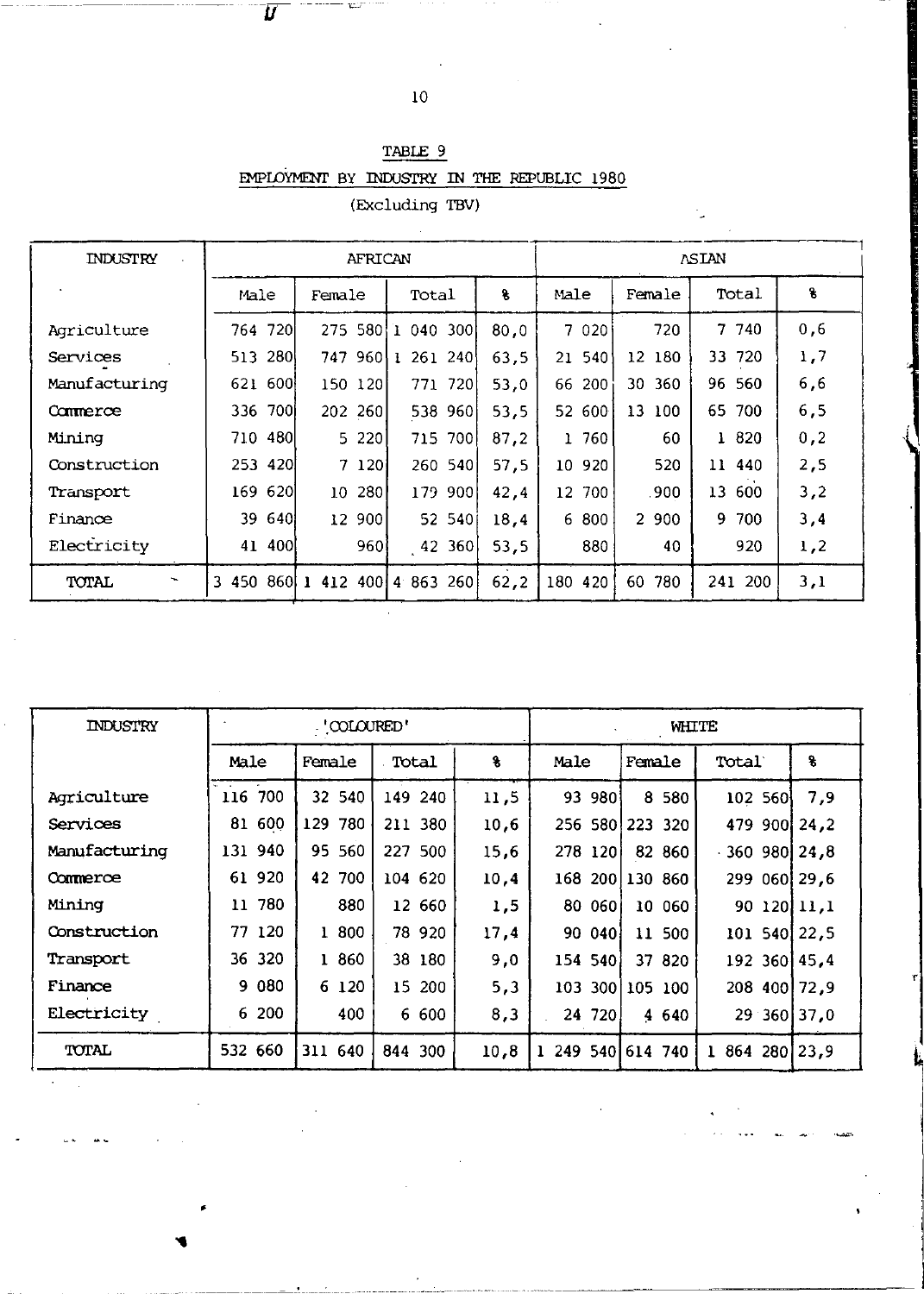| TABLE 9 Cont. |  |
|---------------|--|
|               |  |

| INDUSTRY      | TOTAL EMPLOYED<br>(Excl. TBV) |      | TOTAL EMPLOYED<br>(incl. TBV) |      |  |
|---------------|-------------------------------|------|-------------------------------|------|--|
|               |                               | 8    |                               | s    |  |
| Agriculture   | 1 299 840                     | 16.6 | 1 927 735                     | 22,1 |  |
| Services      | 986 240                       | 25.4 | 2 091 382                     | 24,0 |  |
| Manufacturing | 1 456 760                     | 18.6 | 1 485 223                     | 17,0 |  |
| Commerce.     | 1 008 340                     | 12,9 | 1 043 604                     | 12,0 |  |
| Mining        | 820 300                       | 10,5 | 874 379                       | 10,0 |  |
| Construction  | 452 440                       | 5,8  | 490 786                       | 5,6  |  |
| Transport     | 424 040                       | 5,4  | 435 628                       | 5,0  |  |
| Finance       | 285 840                       | 3,7  | 288 182                       | 3,3  |  |
| Electricity   | 79 240                        | 1.0  | 81 497                        | 0.9  |  |
| TOTAL.        | 7 813 040                     | 100  | 8 718 416                     | 100  |  |

 $\ddot{\phantom{1}}$ 

11

J.

 $\overline{a}$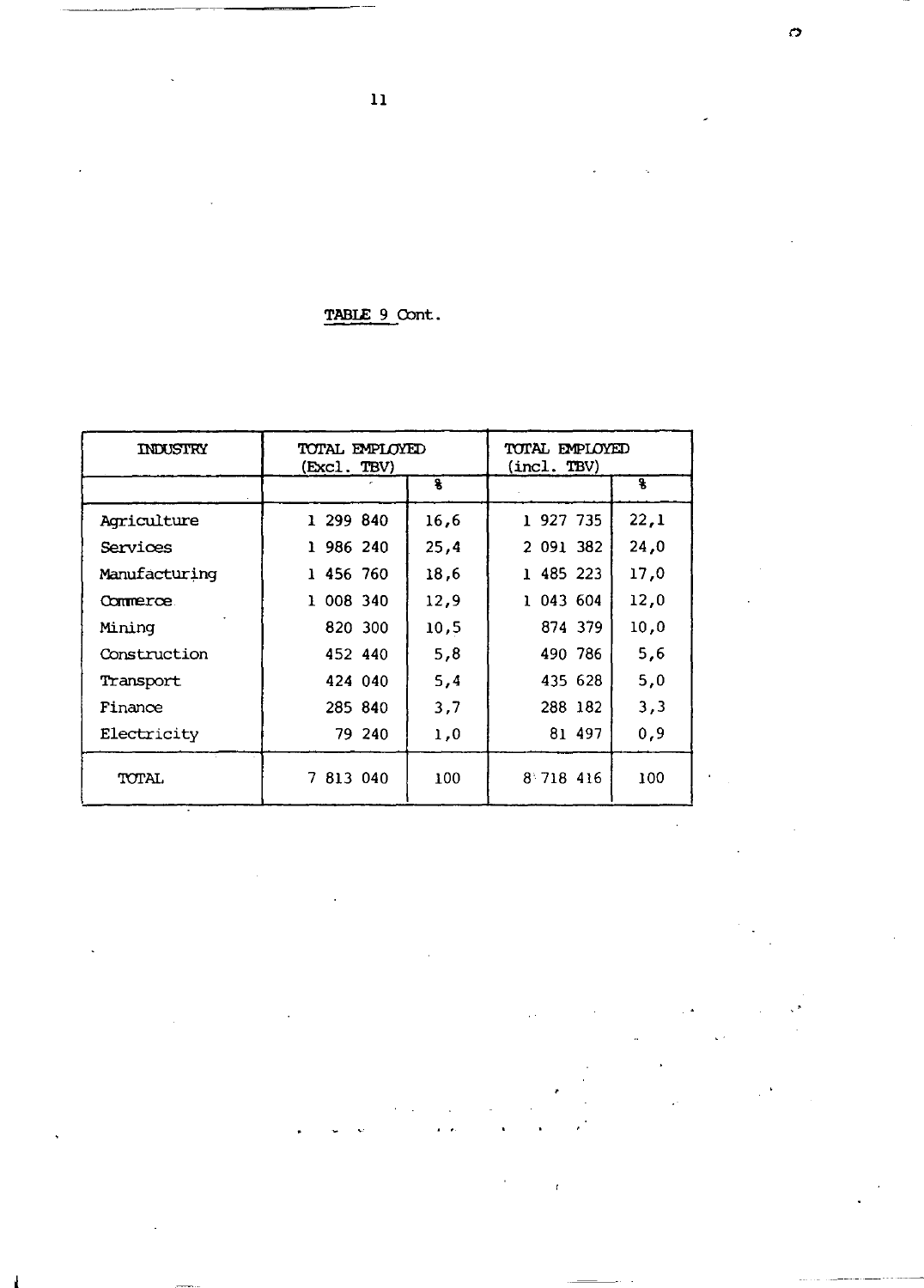| INDUSTRY      | 1970    | 1980     | Increase<br>Decrease |
|---------------|---------|----------|----------------------|
| Manufacturing | 122 082 | 157 060  | 28.7                 |
| Services      | 109 039 | 159 620  | 46.4                 |
| Commerce      | 75 075  | 97 180   | 29.4                 |
| Construction  | 49 117  | 43 380   | $-11,7$              |
| Transport     | 38 990  | 44 360   | 13,8                 |
| Finance       | 27 247  | 40 440   | 48,4                 |
| Acriculture   | 9 9 7 6 | 12 000   | 20,3                 |
| Electricity   | 3 802   | $-5,360$ | 41.0                 |
| Mining        | 1 329   | 2 5 6 0  | 92,6                 |
| TOTAL         | 436 657 | 561 960  | 28,7                 |

# TABLE 10 EMPLOYMENI' BY INDUSI'RY 1970-1980

PENINSULA

## THE SECTORS IN DETAIL

### Agriculture

z.

Agriculture in the Peninsula provides only  $2,1\$  of the employment in the area carpared to 2,3% in 1970.

The position in the Peninsula can be contrasted to the Republic where it is the third largest enployer. It makes up 16,6% of the national labour force. There has been a remarkable decrease in agriculture on the national level since 1970. It has dropped from 2 482 452 to 1 299 840. This is probably due to increased mechanisation and resettlement of various kinds.

The labour force in the Peninsula is still dominated by 'Coloureds' (52%). Africans constitute 27,2% of the labour force. 'Coloured' employment in agriculture has increased by  $19,98$  since  $1970$  compared to  $27,78$  in the Republic. African enploynent in this sector has increased by 7,6% in the Peninsula compared to a decrease in the Republic.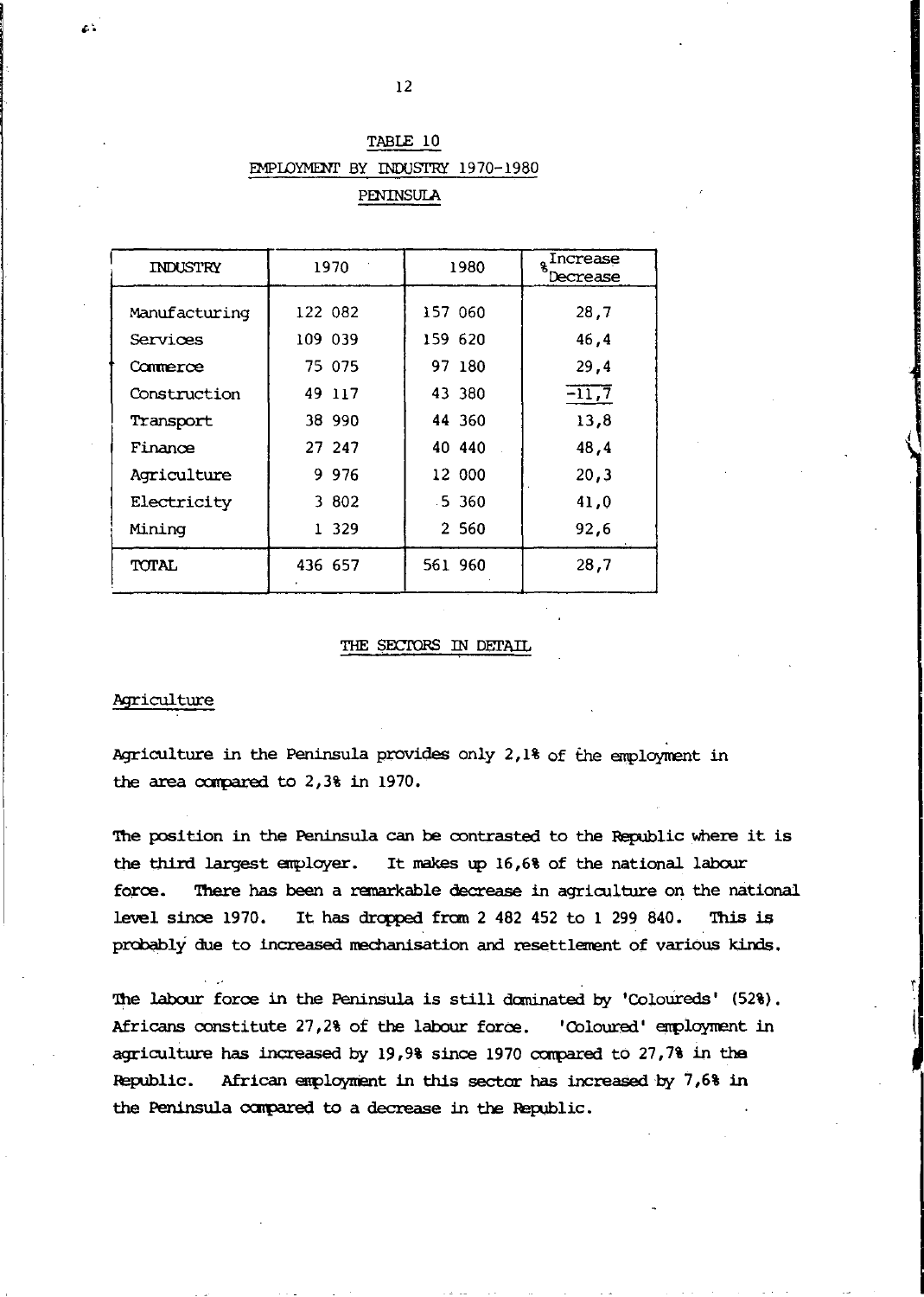The Peninsula's African labour force in this sector has increased by 20,3% compared to a 47.6% decrease in the Republic. If one takes into consideration employment in agriculture in the TBV areas, which totals 627 895 we still find an overall decrease of 22,3% since 1970. To explain this imbalance between the Peninsula and the Republic one must look at the nature of agriculture in the Peninsula. Because horticulture is extensively practiced in the Peninsula changes in agriculture such as increased use of machinery would not drastically affect the workforce.

∽

arsa.

### Services

The service sector has risen in the Peninsula and the Republic from being the second largest employer in 1970 to being the largest employer in 1980.

In the Peninsula the service sector employs 28,4% of the labour force compared to 25% in 1970. On the national level it has increased from 21,2% in 1970 to 25,4%. The increase in this sector seems a natural 55 development in an advancing economy.

The service sector is numerically the most important sector for white employment both in the Peninsula and the Republic. In the Peninsula it constitutes 31,5% of all whites employed compared to 26,3% in &970. In the Peninsula it has increased from  $22,38$  in 1970 to  $25,78$ . This increase is consistent with the increase in the service sector in general. It offers employment to 26,4% of all white men and 40,2% of all white women in the Peninsula compared to 23% and 33% respectively in 1970.

In terms of employment it is still the second largest employer of 'Coloured' people both in the Republic and the Peninsula. It employs 20.5% of all 'Coloured' men compared to 16% in 1970. The reverse has happened among 'Coloured' women where it has decreased from 39% in 1970 to 34,7% in 1980. There has been an overall drop in the percentage of 'Coloured' people in this sector from 49,8% in 1970 to 45,2% in 1980. Numerically, however, the 'Coloureds' have increased by 32,8%.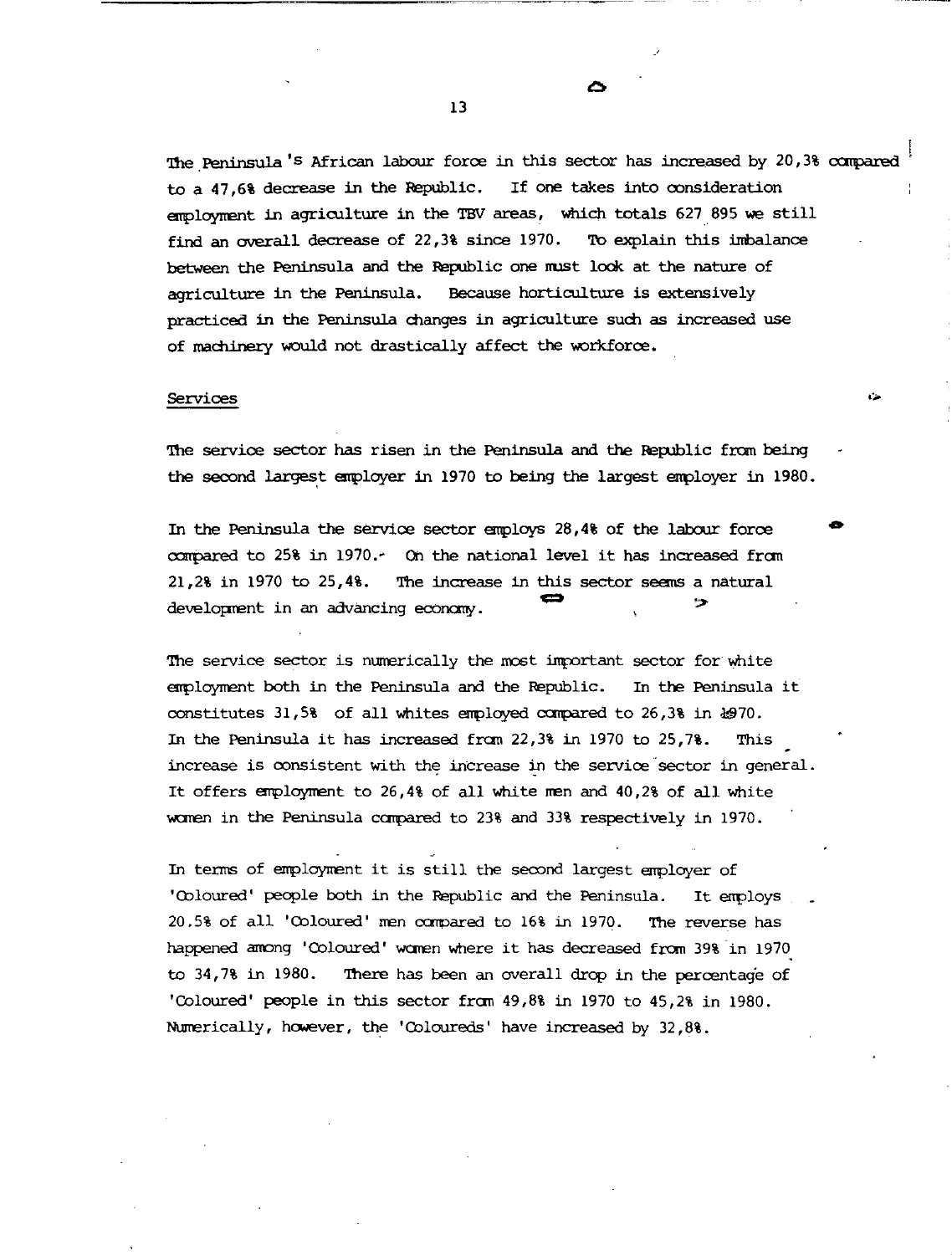Amongst the Asians there has been an increase in the percentage employed. In 1980 over 16.8% of all Asians were involved compared to 9% in 1970.

This sector is now the largest employer of Africans in the Peninsula. It has increased from employing 21,5% to 28.9% of all Africans. There has been an overall increase of 65,4% in the number of Africans employed in services. This sector employs 72,8% of all African women, a drop from 1970 when it was 93%; 15,5% of the African men are employed here compared There were 953 360 domestic servants in the Republic to 9% in 1970. (excluding TBV) in 1980 of whom 759 880 were women. It is not known how many of these work in the Peninsula.

## Manufacturing

Manufacturing is the second largest employer in the Peninsula employing. 27,9% of the workforce. This is on par with the 28% in 1970. This is higher than the Republic where it employs 18,6% of the workforce, an increase of 5% since 1970.

Of those employed 67,1% are 'Coloured' compared to 66% in 1970, whites constitute  $23.5$ % compared to  $23.3$ % in 1970. African employment in this The Asians now constitute sector is only 8,5% compared to 10,2% in 1970. 6.9% compared to 0.5% in 1970. 'Coloureds' remain the most dominant in This sector with no marked changes in the pattern of employment since 1970. 'Coloureds' have, however, increased in this sector by 30,6% and Africans by  $7,38.$ 

The male: female ratio in the manufacturing industry has changed since 1970, especially for 'Coloureds'. For Africans, Asians and whites the ratios in 1980 were 1:0,05; 1:0,56; 1:0,33 respectively compared to 1:0,01; 1:0,39; 1:0,32 in 1970. For 'Coloureds' the ratio has changed In 1980 the ratio was 1:0,88 compared to 1:1,02 in 1970. considerably. It is not clear why this decline in the proportion of females has occurred. Note, however, that female employment here has more than doubled since 1970, while male employment has trebled.

 $\mathbf{1}$   $\mathbf{A}$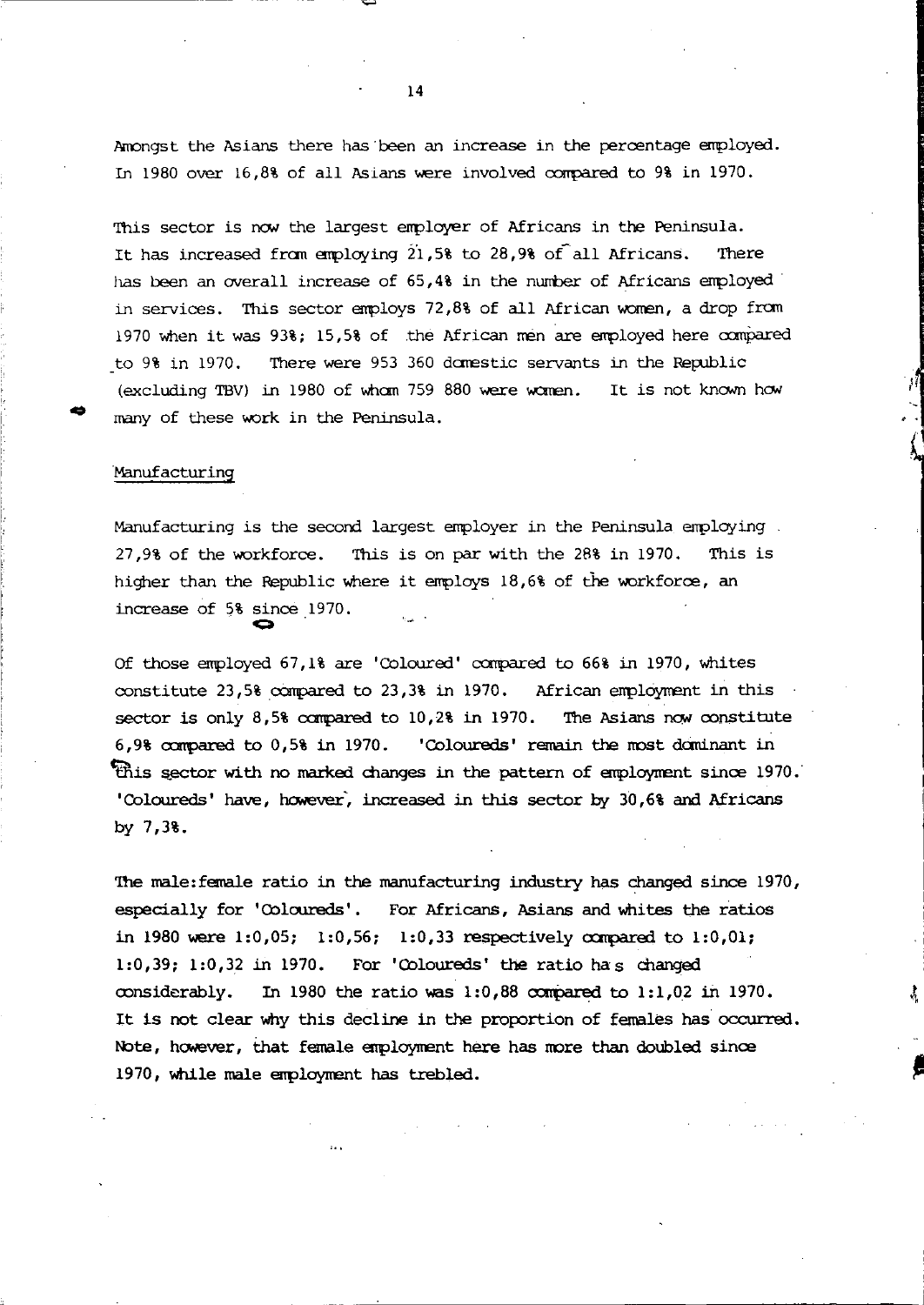#### Commerce

Commerce is the third largest employer in the Peninsula. There has been an overall increase in employment of 29,4% in this sector. 'Coloureds' make up 45,2% compared to 42,8% in the Republic. 'Coloureds' have increased by 37,4% between 1970 and 1980. Africans make up 15,6% compared to 9,9% in 1970. Numerically Africans have increased from 7 460 in 1970 to 15 180, an increase of 103,5%. Africans have experienced the biggest growth in this sector.

#### Transport

Transport is the fourth largest employer in the Peninsula. It employs 7,9% of the labour force compared to 9% in 1970.

The number of 'Coloureds' employed has increased by 34,7% in the Peninsula and by 38.5% nationally. African employ ment in this sector has undergone some marked changes. There has been a 24,15% decrease in the Peninsula. This decrease can be linked to African employment in the stevedore industry. In 1970 approximately 2 000 were employed there. This decreased to approximately 600 in 1979 and 450 in 1982.

#### Finance

Financial institutions in the Peninsula employ 40 440 people compared to 27 247 in 1970. This is an overall increase of  $48,428$  since 1970. In the Republic employment has increased from 189 934 in 1970 to 285 840 in 1980. The Peninsula workforce in this sector makes up 14,1% of the national workforce in this sector. This is similar to the position in 1970. White men and women still dominate this sector. They constitute 75.2% of the workforce.

### Electricity

Electricity undertakings employ 5 360 workers in the Peninsula compared to 1 329 in 1970. In the Republic it has increased from 46 761 in 1970 to. 79 240 in 1980.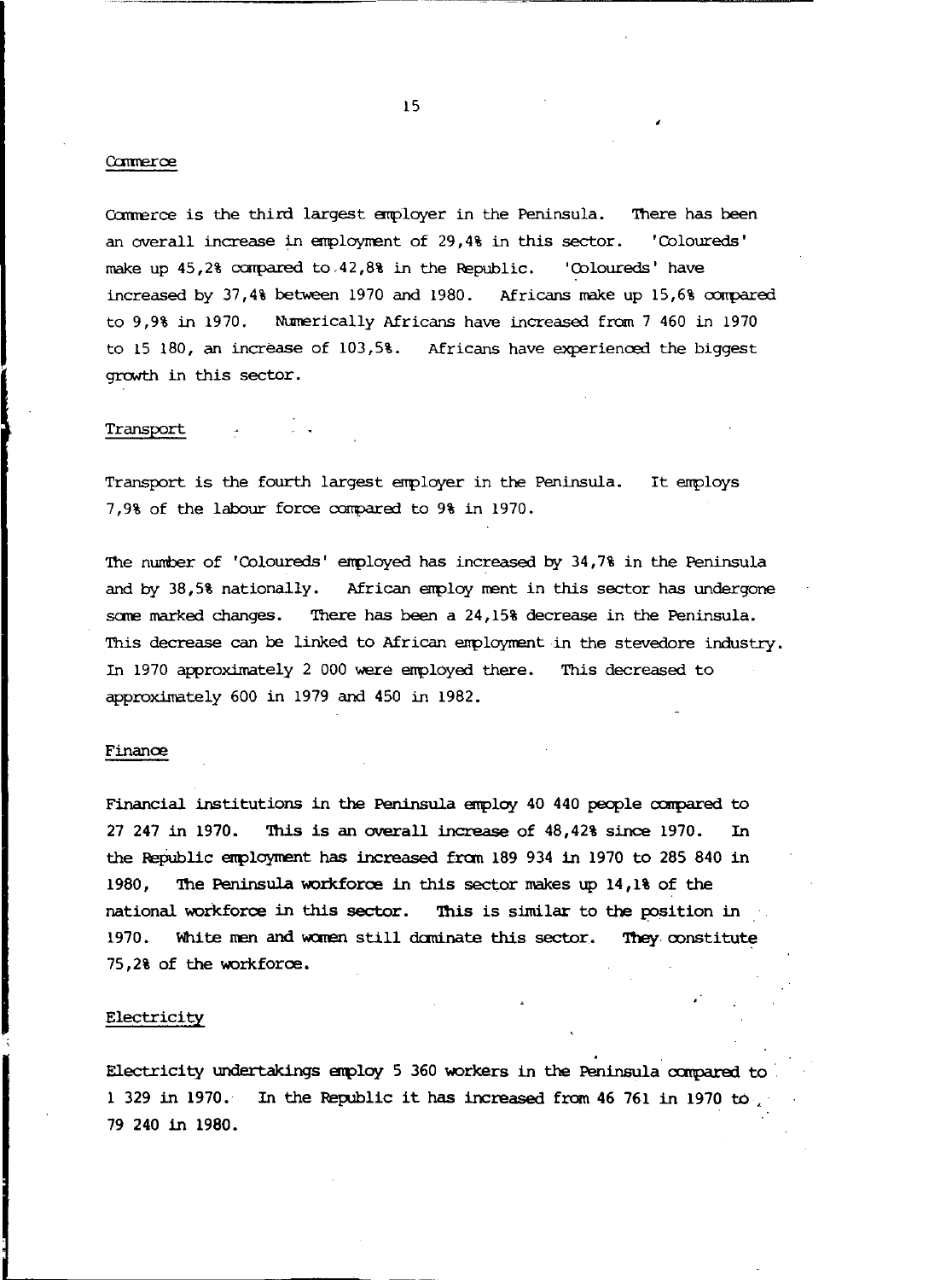#### Mining and Quarrying

Mining employs 0,5% of the labour force in the Peninsula. It employs 2 560 people. In the Republic it comprises 10,5% of the labour force. There are only 320 Africans employed in this sector. This is 12.5% of all workers employed in mining and quarrying in the Peninsula. In the Republic Africans dominate this sector. Africans employed in this sector have actually dropped by 124 or 27,9% in the Peninsula whilst Coloureds have increased by 629 giving a 169,5% increase.

#### Construction

Construction employs 7,7% of the Peninsula workforce compared to 11% in 1970. On the national level it constitutes 5,8% of the workforce compared to 6% in 1970.

| <b>PENINSULA</b> |        | Inc/Dec | REPUBLIC |         | Inc/Dec |
|------------------|--------|---------|----------|---------|---------|
| 1970             | 1980   |         | 1970     | 1980    |         |
| 49 117           | 43 380 | $-11,7$ | 475 595  | 452 440 | $-4,9$  |

# TABLE 11 EMPLOYMENT BY INDUSTRY : CONSTRUCTION

Africans make up only 30,1% of the workforce in the Peninsula. In the Republic (excluding the national states) they constitute 57,6% of the workforce.

Table 12 shows the composition of the workforce in this industry in 1970 and 1980 both in the Peninsula and the Republic.

The decline in construction employment would appear to have been mainly among 'Coloured' workers, hence the fall in the proportion of 'Coloureds' from 54% to 50,3%. African representation rose from 29,7% to 30,1% and, unexpectedly, white rose from 16,1% to 19,0%. Increased use of industrialised building methods and an outflow of artisans to the Reef may account for much of the decline.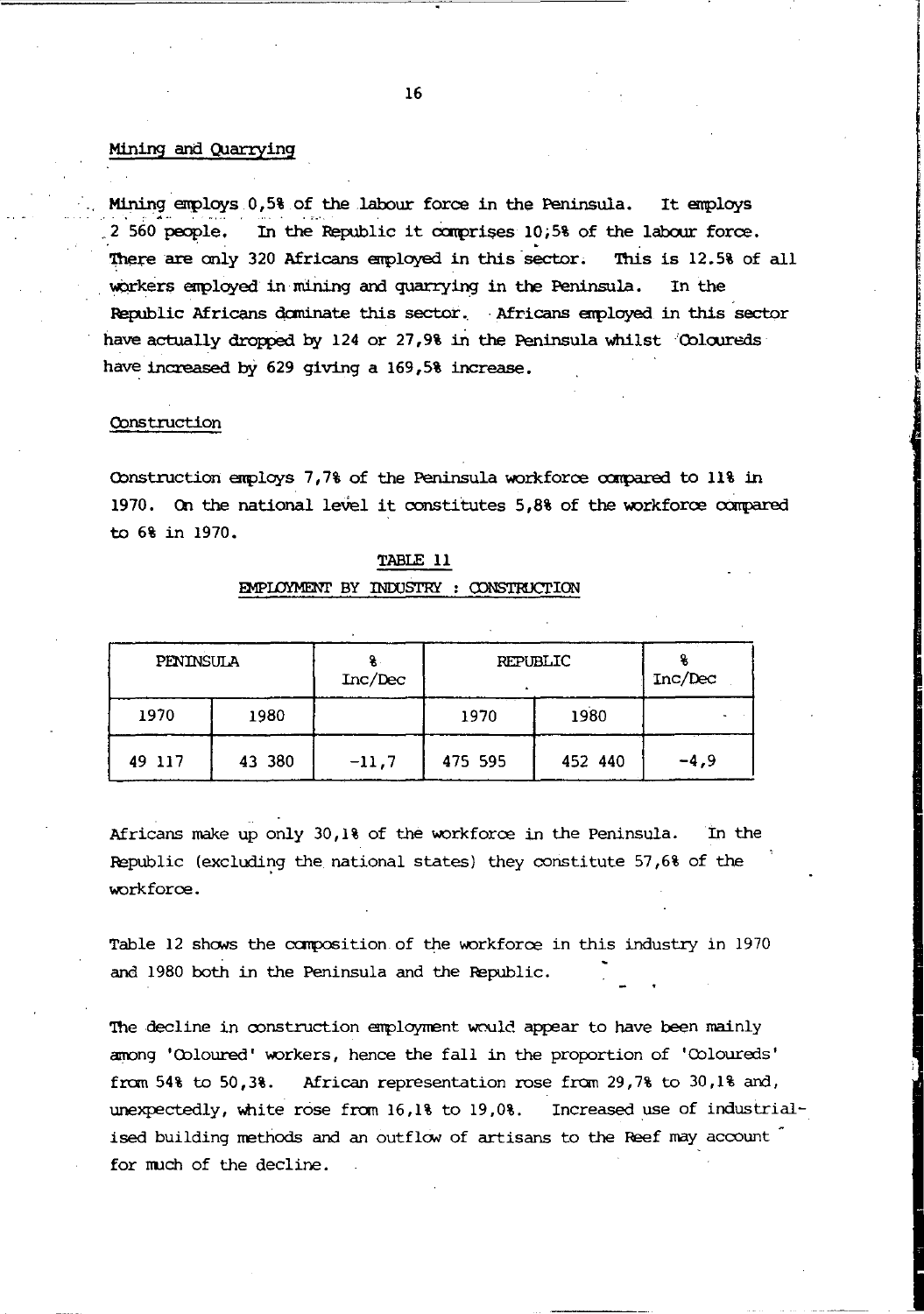# TABLE 12

| <b>RACE</b> | <b>PENINSULA</b>  |      |      | <b>REPUBLIC</b> |  |
|-------------|-------------------|------|------|-----------------|--|
| 1970        |                   | 1980 | 1970 | 1980            |  |
| Africans    | .29,7             | 30,1 | 61,0 | 57,6            |  |
| Asians      | 0,2               | 0,6  | 1,9  | 2,5             |  |
| 'Coloureds' | 54,0<br>٠         | 50,3 | 16,5 | 17,4            |  |
| Whites      | 16,1<br>المعاملات | 19.0 | 20,6 | 22,5            |  |

### COMPOSITION OF WORKFORCE: CONSTRUCTION 1970-1980

#### AFRICAN SECTORAL EMPLOYMENT

Table 13 gives a detailed breakdown of changes in African employment by sector in both the Peninsula and the Republic excluding TBV areas between 1970 and 1980.

The effects of the 'Coloured' Labour Preference Policy are clear in the first row showing manufacturing employment, which has risen by 50,2% in the Republic, and by only 7,3% in the Peninsula.

The decline in construction employment in the Peninsula follows a national trend, but the containerisation of the Cape Town docis has hit particularly hard, reducing transport employment by 24,15% in the Peninsula.

The decline in national agricultural employment has been mentioned elsewhere; it is noteworthy that Africans have borne the brunt. If TBV agricultural employment is added (making 1 668 195 in 1980), African employment has fallen 26,2% - total employment in agriculture fell only 22,3%.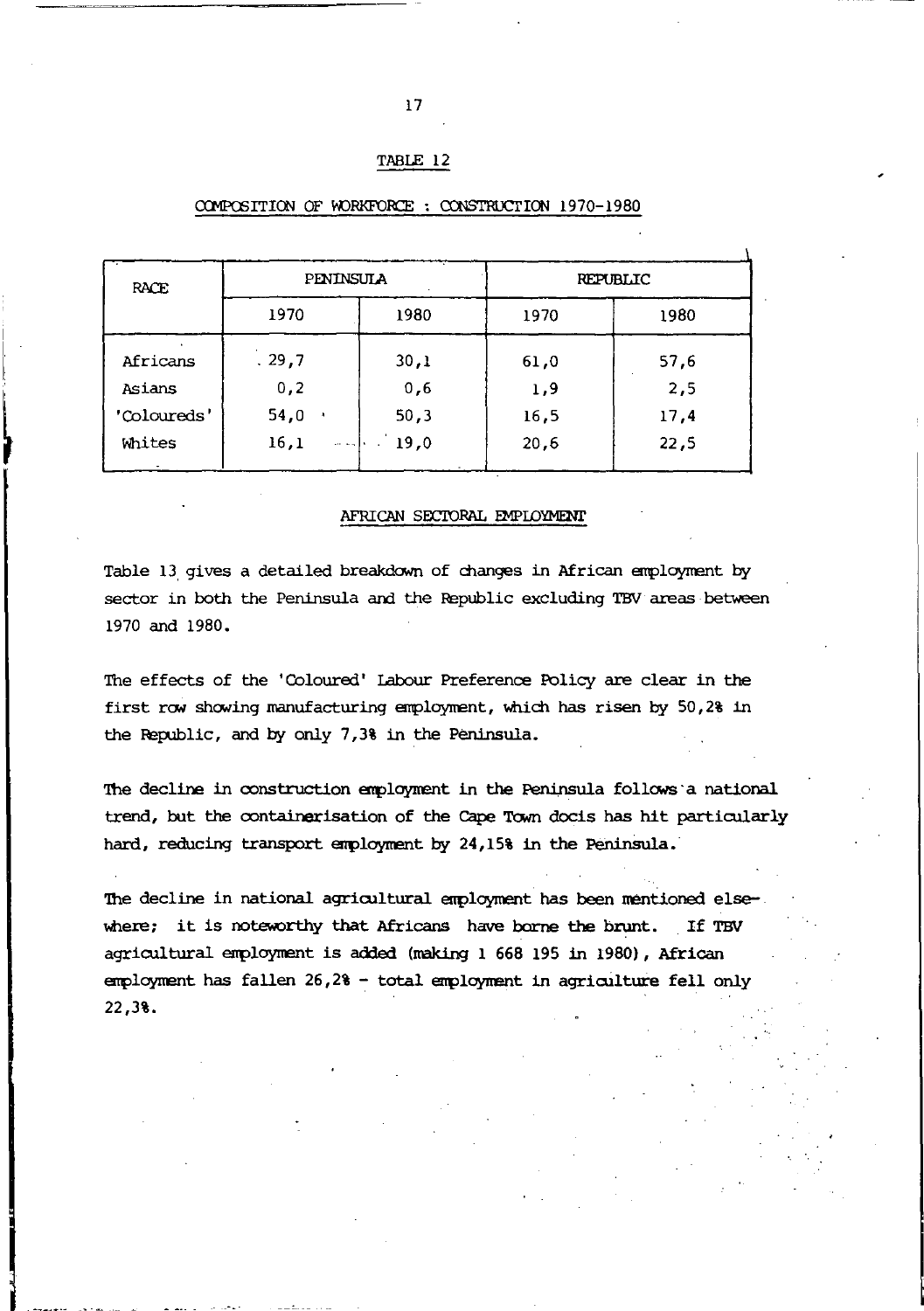| <b>INDUSTRY</b> |           | PENINSULA | ୍ଥ       | <b>REPUBLIC</b> |                         | 8       |
|-----------------|-----------|-----------|----------|-----------------|-------------------------|---------|
|                 | 1970      | 1980      | 1970     |                 | 1980                    |         |
| Manufacturing   | 12 475    | 13 380    | 7,3      | 513 925         | 771 720                 | 50,2    |
| Services        | 13 022    | 21 540    | 65,4     | 088 949         | 261 240<br>ı.           | 15,8    |
| Commerce        | 460<br>7  | 15 180    | 103,5    | 309 925         | 538 960                 | 73,9    |
| Construction    | 14 598    | 13 040    | $-10,7$  | 289 851         | 260 540                 | $-10,1$ |
| Transport       | 489<br>7  | 5 680     | $-24,15$ | 138 459         | 179 900                 | 29.9    |
| Finance         | 228<br>ı. | 1 660     | 35.2     | 36 552          | 52 540                  | 43,7    |
| Agriculture     | 3 031     | 3 260     | 7,6      | 260 386<br>12   | 040 300<br><sup>1</sup> | -54,0   |
| Electricity     | 645       | 400       | $-38,0$  | 29 918          | 42 360                  | 41,6    |
| Mining          | 444       | 320       | $-27,9$  | 609 823         | 715 918                 | 17.4    |
| TOTAL           | 60 392    | 74 460    | 23,3     | 788<br>k<br>277 | 4 863 260               | $-7,9$  |

TABLE 13 AFRICAN SECTORAL EMPLOYMENT 1970-1980

### 'OOLOURED' SECTORAL EMPLOYMENT

In Table 14, Peninsula employment of 'Coloureds' in construction had fallen by 17,8%, the only sector to record a fall. The loss of 4 720 'Coloured' workers accounts for 82,3% of the 5 737 jobs lost in construction. 'Coloureds' gained by more than average in finance particularly - does this reflect their entry as bank clerks? - and in electricity.

| 'COLOURED'<br>SECTORAL EMPLOYMENT<br>1970-1980 |           |           |         |         |          |       |  |  |  |
|------------------------------------------------|-----------|-----------|---------|---------|----------|-------|--|--|--|
|                                                |           |           |         |         |          |       |  |  |  |
| INDUSTRY                                       |           | PENINSULA | -8      |         | REPUBLIC | 8     |  |  |  |
|                                                | 1970      | 1980      |         | 1970    | 1980     |       |  |  |  |
| Manufacturing                                  | 80 651    | 105 360   | 30,6    | 166 105 | 227 500  | 37,0  |  |  |  |
| Services                                       | 54 312    | 72 120    | 32,8    | 159 535 | 211 380  | 32,5  |  |  |  |
| Commerce                                       | 32 088    | 44 100    | 37,4    | 77 074  | 104 620  | 35,7  |  |  |  |
| Construction                                   | 26 540    | 21 820    | $-17,8$ | 78 589  | 78 920   | 0.4   |  |  |  |
| Transport                                      | 10 703    | 14 420    | 34,7    | 27 559  | 38 180   | 38.5  |  |  |  |
| Finance                                        | 4 113     | 8 140     | 97.9    | 6 863   | 15 200   | 121,5 |  |  |  |
| Agriculture                                    | 5.<br>204 | 6 240     | 19.9    | 116 836 | 149 240  | 27,7  |  |  |  |
| Electricity                                    | 573       | 2 3 6 0   | 50.0    | 2 460   | 6 600    | 168.3 |  |  |  |
| Mining                                         | 371       | 1 000     | 169.5   | 7 164   | 12 660   | 76,7  |  |  |  |
| TOTAL                                          | 215 555   | 275 560   | 27.8    | 642 185 | 844 300  | 31.5  |  |  |  |

TABLE 14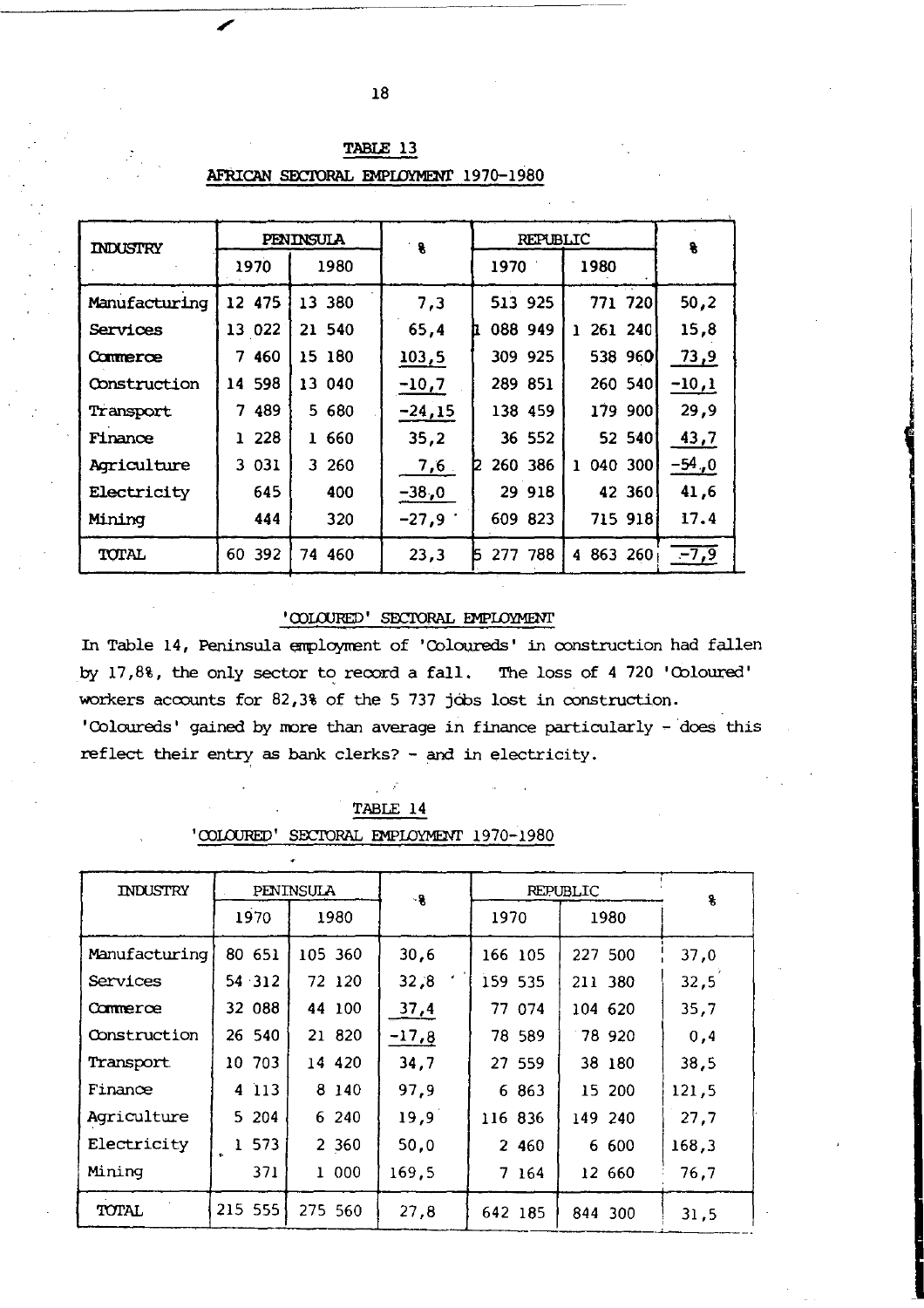#### CCCUPATICW\L DATA

Tables 15 and 16 break down employment by occupation for the Peninsula and the Republic (excluding TBV) respectively.

Table 17 shows how African employment in the broad occupational categories changed between 1970 and 1980 in the Peninsula and South Africa including TBV. There are some noteworthy differences.

African employnent rose by greater percentages in all occupations in the Peninsula compared to the country as a whole, except in clerical and production occupations. In the latter, Peninsula employment of Africans fell by  $4,0$ %. The bulk of this decline is probably accounted for by the loss of jobs in ronstruction and transport (dockworkers). Growth in other sectors partly compensated for these falls in errployment. Production and transport workers account for 43,8% of the African labour force in the Peninsula, corrpared to 63% in 1970. There was a particularly large increase in the Peninsula's 'not economically active' Africans, presumably reflecting the settlement of migrant workers' families in squatter camps in Cape Town.

In -the Pepublic (excluding TBV) 19,9% of all Africans are employed. in farming and forestry occupations. If one includes Transkei, Bophuthatswana and Venda, 30,0% are employed in these occupations. In 1970, 40% of all economically active Africans were thus employed. Numerically, African fann labour declined by 559 132. In the Peninsula fanning and forestry  $occupations claim 5,3% of the African labour force, this being similar$ to the position in 1970. Africans in farming and forestry occupations in the Peninsula have increased by 36,2% since 1970. This is a reflection of the growth of this sector in the Peninsula as opposed to the decline on the national level, though it remains a very small source of enployrrent.

Professional occupations account for  $1,88$  of the African workforce in the Peninsula compared to 3,2% in the Republic (excluding TBV)). In the Peninsula and the Republic the number of Africans in professional occupations have undergone a marked increase. In the Peninsula the number has increased from 690 in 1970 to 1 700 in 1980. Nationally it has increased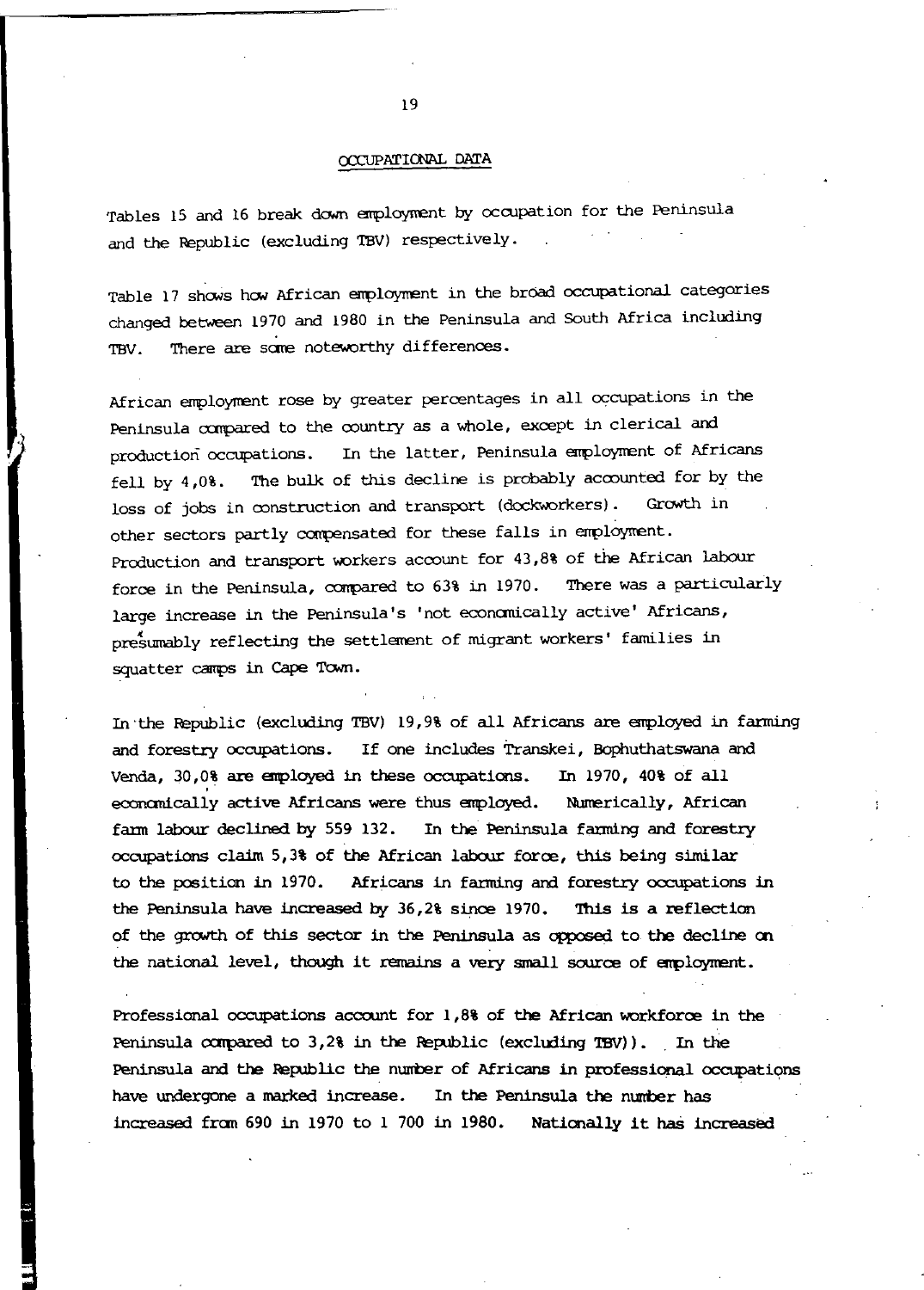from 91 996 to 177 180. The majority of Africans in professional occupations are nurses and teachers. This explains the increase. The lower proportion in the Peninsula must be ascribed to the Coloured Labour Preference Policy.

Service occupations involve 24,6% of African workers in the Peninsula compared to 18% in 1970. Many of these are domestic workers and hotel workers.

# TABLE 15

### EMPLOYMENT BY MAIN OCCUPATIONAL GROUP IN THE CAPE PENINSULA 1980

| <b>OCCUPATION</b> | <b>AFRICAN</b> |                 |         |      | <b>ASIAN</b> |          |                              |          |
|-------------------|----------------|-----------------|---------|------|--------------|----------|------------------------------|----------|
|                   | Male           | Female          | Total   | s    | Male         | Female   | Total                        | g        |
| Professional      | 480            | 1 2 2 0         | 1 700   | 2,3  | 320          | 260      | 580                          | 0,8      |
| Administrative    | 20             | $\Omega$<br>'n. | 20      | 0,1  | 180          | 40       | 220<br>$\tilde{\phantom{a}}$ | 1,2      |
| Clerical          | 1 460          | 180             | 1 640   | 1,7  | 440          | 440      | 880                          | 0, 9     |
| Sales             | 2 260          | 960             | 3 2 2 0 | 7,1  | 1 260        | 340      | 1 600                        | 3, 5.    |
| Services          | 8<br>940       | 780<br>13       | 22 720  | 25.9 | 420          | 200      | 620                          | 0,7      |
| Farm & Forestry   | 4 880          | $\Omega$        | 4 8 8 0 | 35,4 | ÷ 0.         | $\Omega$ | $\Omega$                     | $\Omega$ |
| Prod.& Transport  | 340<br>39      | 1020            | 40 360  | 17.5 | 1 420        | 360      | 1 780                        | 0,8      |
| Not classifiable  | 13 040         | 4 660           | 17 700  | 39.4 | 120          | 200      | 320                          | 0,7      |
| Not Econ. Active  | 42 080         | 49 040          | 91 120  | 10.8 | 4 600        | 6 820    | 420<br>$\mathbf{11}$         | 1,3      |
| TOTAL             | 112 500        | 70 860          | 183 360 | 12.6 | 760<br>8     | 8 6 6 0  | 17<br>420                    | 1,2      |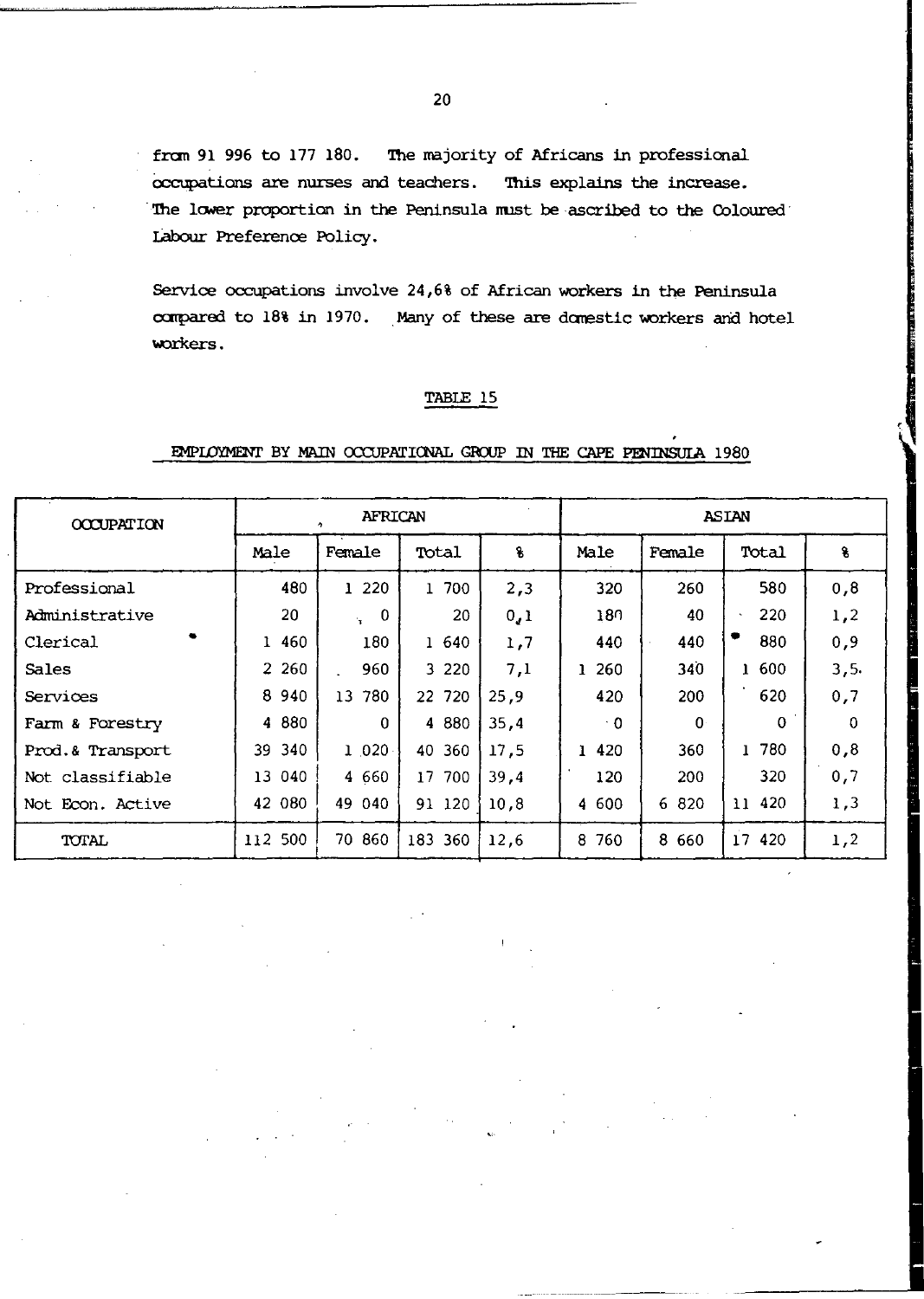| TABLE 15 Cont. |  |
|----------------|--|
|                |  |

| <b>OCCUPATION</b>    | 'COLOURED' |                 |           |      | WHITE     |         |                         |      |
|----------------------|------------|-----------------|-----------|------|-----------|---------|-------------------------|------|
|                      | Male       | Female          | Total     | 8    | Male      | Female  | Total                   | s.   |
| Professional         | 8 6 20     | 11 960          | 20 580    | 28.0 | 30 260    | 20 480  | 50 740                  | 68.9 |
| Administrative       | 820        | 300             | 1 120     | 6,0  | 380<br>15 | 1 820   | 17 <sup>2</sup><br>-200 | 92,7 |
| Clerical             | 340<br>19  | 780<br>14       | 34 120    | 34,9 | 21 680    | 39 520  | 61<br>200               | 62,6 |
| Sales                | 10 060     | 5.600           | 15 660    | 34,4 | 16 220    | 8 760   | 24 980                  | 54,9 |
| Services             | .15600     | 31 860          | 47<br>460 | 54,0 | 12 560    | 4 4 6 0 | 17 <sup>2</sup><br>020  | 19,4 |
| Farm & Forestry      | $-6980$    | $820^{\degree}$ | 7 800     | 56,5 | 1 060     | 60      | 1 120                   | 8,1  |
| Production & Transp. | 107 540    | 45<br>680       | 153 220   | 66,5 | 33 420    | 1 740   | 35 160                  | 15,3 |
| Not classifiable     | 12 840     | 10.880          | 23 720    | 52.9 | 2 060     | 1 080   | 3 140                   | 7,0  |
| Not Econ. Active *   | 199 980    | 271 940         | 471 920   | 55,8 | 102 540   | 169 140 | 271 680                 | 32,1 |
| <b>TOTAL</b>         | 381 780    | 393 820         | 775 600   | 53,2 | 235 180   | 247 060 | 482 240                 | 33,1 |

.

| <b>OCCUPATION</b>         | TOTAL EMPLOYED |      |  |
|---------------------------|----------------|------|--|
|                           |                | ۹    |  |
| Professional              | 73 600         | 13,0 |  |
| Administrative            | 18 560         | 3,3  |  |
| Clerical                  | 97 840         | 17,2 |  |
| Sales                     | 45 460         | 8,0  |  |
| Services                  | 87 820 %       | 15,5 |  |
| Farm & Forestry           | 13 800         | 2,4  |  |
| Production & Transport    | 230 520        | 40,6 |  |
| Total Economically Active | 567 600        | 100  |  |
| Not Classifiable          | 44 880         |      |  |
| Not Economically Active   | 846 140        |      |  |
| TOTAL                     | 1 458 620      |      |  |

 $\frac{1}{2}$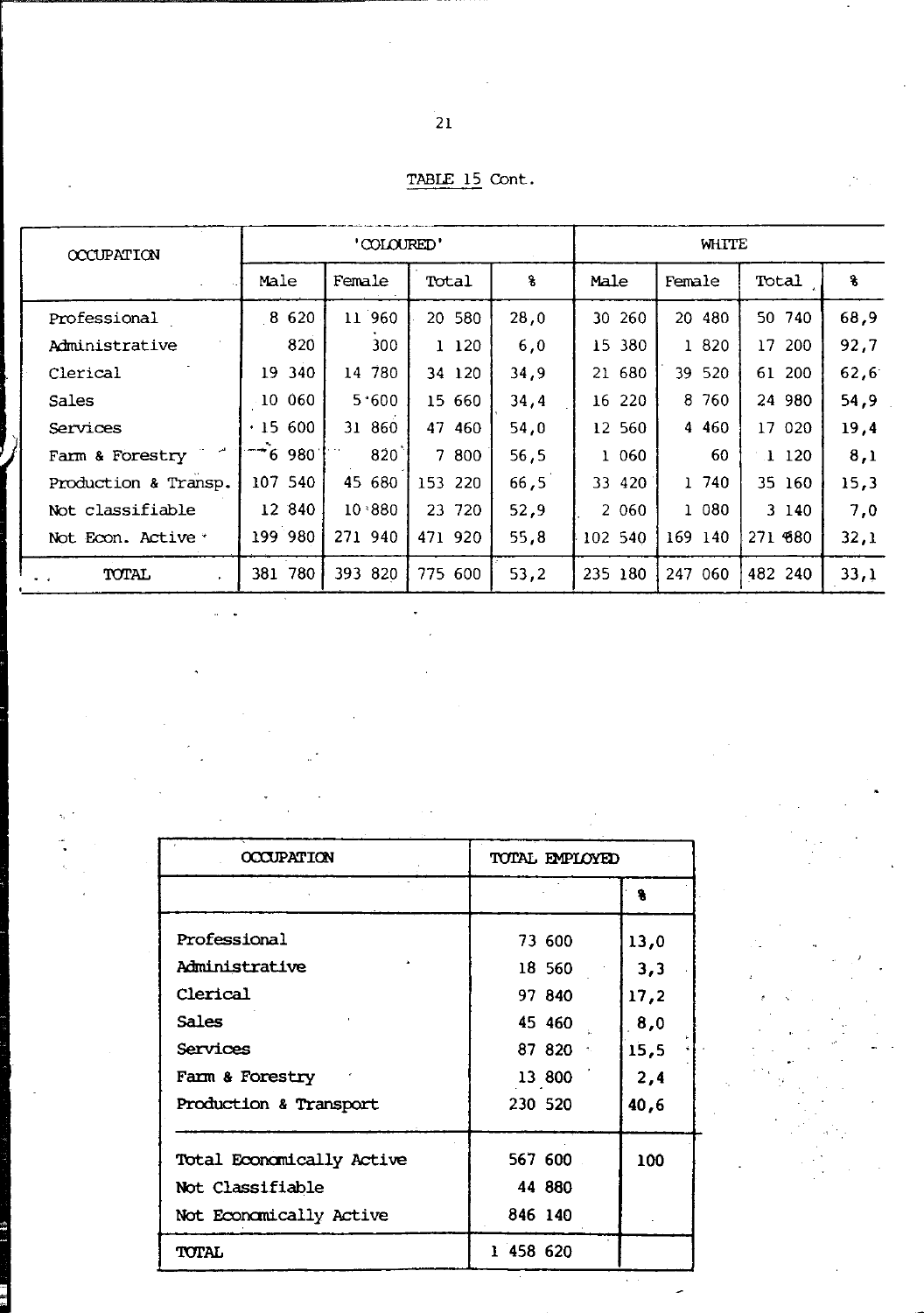| <b>Carl Park Co</b>         |         |                                     |                |         |         |         |     |
|-----------------------------|---------|-------------------------------------|----------------|---------|---------|---------|-----|
| 62 P.U<br><b>OCCCPATION</b> |         | <b>AFRICAN</b>                      | <b>ASIAN</b>   |         |         |         |     |
|                             | Male    | Female<br>Total                     | 8              | Male    | Female  | Total   | 8   |
| Professional                | 79 880  | 97 300                              | 177 180 28,5   | 14 720  | 7 800   | 22 520  | 3,6 |
| Administrative              | 3680    | 360                                 | 40401<br>2,9   | 4 000   | 280     | 4 2 8 0 | 3,1 |
| Clerical                    | 157 640 | 43 000                              | 200 640 24,2   | 38 580  | 14 420  | 53 000  | 6,4 |
| Sales                       | 86 140  | 80 060                              | 166 200 38,0   | 29 880  | 7340    | 37 220  | 8.5 |
| Services                    | 357 660 | 745 180                             | 1 102 840 77.2 | 11 860  | 4 7 2 0 | 16 580  | 1,2 |
| Farm & Forestry             | 836 980 | 277 360                             | 1 114 340 81.7 | 5 4 6 0 | 440     | 5900    | 0,4 |
| Production & Transp.        | 954 820 | 188 400                             | 2 143 220 69.8 | 77 800  | 26 140  | 103 940 | 3,4 |
| Not Classifiable            | 346 060 | 322 520                             | 668 580 85,8   | 7 700   | 4 680   | 12 380  | 1,6 |
| Not Econ. Active            |         | 4 873 220 6 473 500 11 346 720 69.9 |                | 218 180 | 347 320 | 565 500 | 3,5 |
| TOTAL                       |         | 8 696 080 8 227 680 16 923 760 68,0 |                | 408 180 | 413 140 | 821 320 | 3,3 |

# TABLE 16 EMPIOYMENT BY MAIN COCUPATIONAL GROUP IN THE REPUBLIC -  $1980$

(Excluding TBV)

| <b>OCCUPATION</b>    |           | 'COLOURED' |                        |     |         | WHITE   |                                    |      |  |
|----------------------|-----------|------------|------------------------|-----|---------|---------|------------------------------------|------|--|
|                      | Male      | Female     | Total                  | 8   | Male    | Female  | Total                              | 8    |  |
| Professional         | $-21,860$ | 29 420     | 51 280                 | 8.2 | 232 580 | 138.720 | 371 300 59.7                       |      |  |
| Administrative       | 2.540     | 460        | 3 000l                 | 2,2 | 113 360 | 12 460  | 125 820 91.7                       |      |  |
| Clerical             | 38 260    | 31 680     | 69 940                 | 8,4 | 159 580 | 345 640 | 505 220 61.0                       |      |  |
| Sales                | 20 020    | 18 280     | 38 300                 | 8,8 | 128 720 | 66 900  | 195 620 44.7                       |      |  |
| Services             | 38 880    | 113 960    | 152 840 10,7           |     | 120 220 | 35 600  | 155 820 10.9                       |      |  |
| Farm & Forestry      | 124 100   | 30 580     | 154 680 11.3           |     | 84 800  | 4 100   | 88 900                             | 6.5  |  |
| Production & Transp. | 294 740   | 92 540     | 387 280 12,6           |     | 416 540 | 17 860  | 434 400 14.2                       |      |  |
| Not classifiable     | 32 300    | 38 160     | 70 460                 | 9,0 | 18 580  | 9 400   | 27 980                             | 3.6  |  |
| Not Econ. Active     | 716 820   |            | 968 180 1 685 000 10.4 |     |         |         | 991 02011 632 02012 623 040        | 16.2 |  |
| TOTAL                | 289 5201  |            | 323 260 2 612 780 10.5 |     |         |         | 2 265 400 2 262 700 4 528 100 18.2 |      |  |

-- - - - --- \_\_ ~~ \_\_ *\_* <sup>~</sup>*\_\_\_\_ r\_* 

,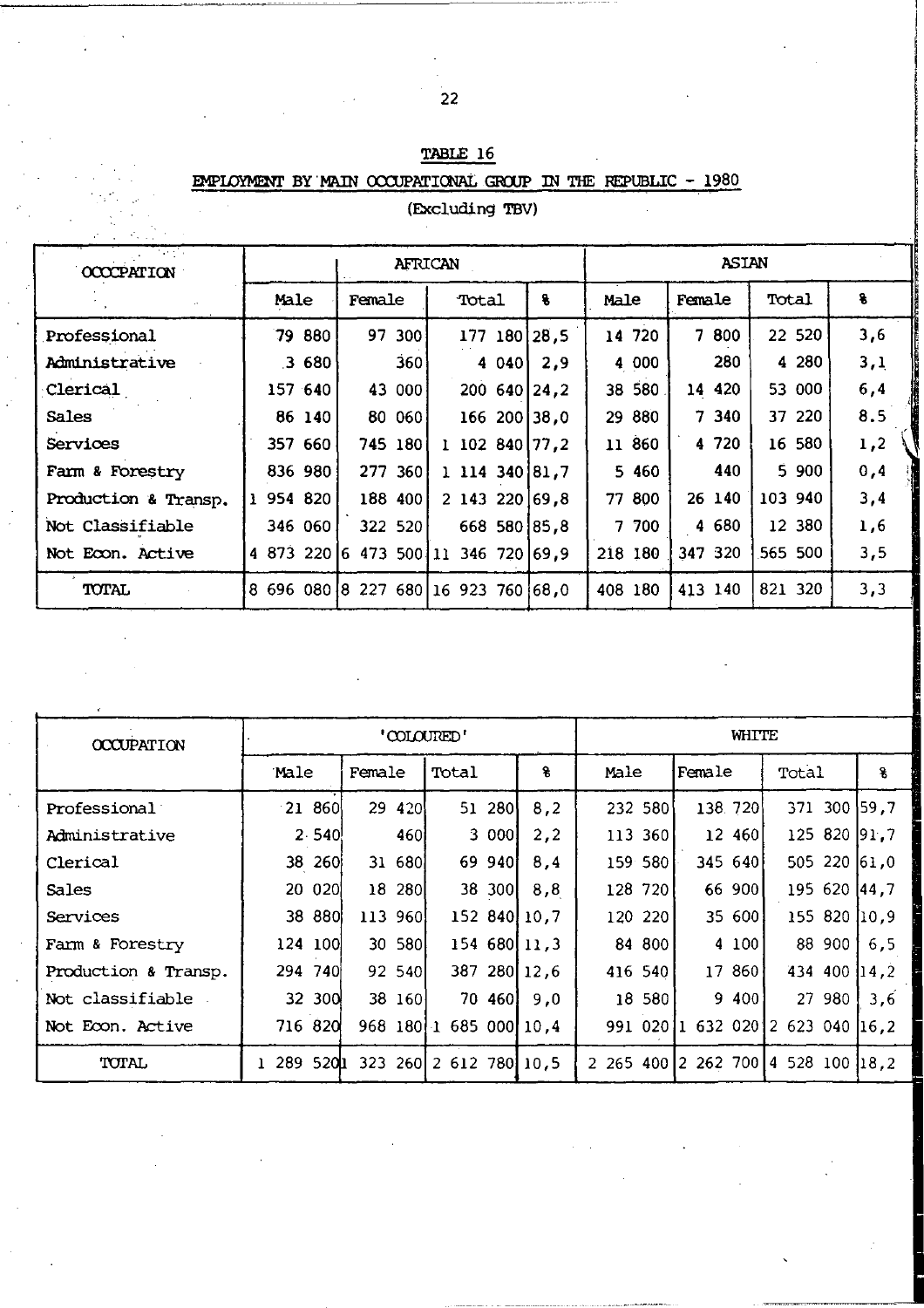TABLE 16 Cont.

|                           | TBV)            |                        |            |  |            |                |      |
|---------------------------|-----------------|------------------------|------------|--|------------|----------------|------|
| <b>OCCUPATION</b>         | REPUBLIC (Excl. | SOUTH AFRICA (Inc.TBV) |            |  |            |                |      |
|                           | Total Employed  |                        | ¥          |  |            | Total Employed | ٩    |
| $        -$               |                 |                        |            |  |            |                |      |
| Professional.             |                 | 622 280                | 7.0        |  | 650 077    |                | 7,4  |
| Administrative            |                 | 137 140                | 1.7        |  | 138 264    |                | 1.6  |
| Clerical                  |                 | 828 800                | 10.5       |  | 839 481    |                | 9,5  |
| Sales                     |                 | 437 340                | 5,5        |  | 450 603    |                | 5,1  |
| Services                  | 1 428 080       |                        | 18.1       |  | 1 499 574  |                | 17.0 |
| Farm and Forestry         | 1 363 820       |                        | 17.3       |  | 1 992 170  |                | 22,6 |
| Production & Transport.   | 3 068 840       |                        | B8,9       |  | 3 230 011  |                | 36,7 |
| Total Economically Active | 7 886 300       |                        | <b>100</b> |  | 8 800 108  |                | 100  |
| Not Classifiable          |                 | 779 400                |            |  | 812 679    |                |      |
| Not Economically Active   | 16 220 260      |                        |            |  | 19 236 111 |                |      |
| <b>TOTAL</b>              | 24 885 960      |                        |            |  | 28 848 970 |                |      |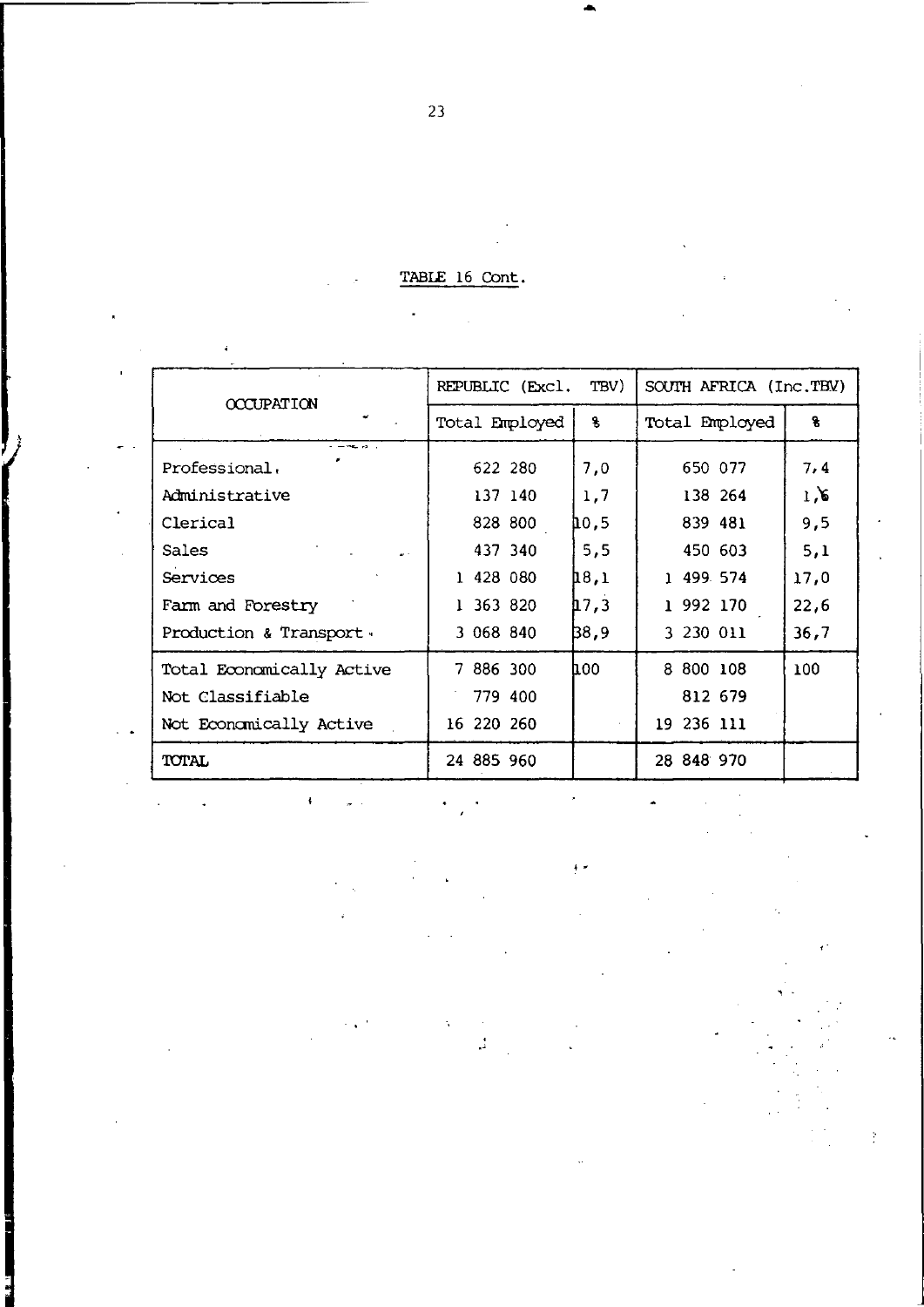| <b>AFRICANS</b>      |                        |          |              |           |                                |              |  |  |
|----------------------|------------------------|----------|--------------|-----------|--------------------------------|--------------|--|--|
| <b>OCCUPATION</b>    | CAPE PENINSULA<br>1970 | 1980     | ٠.<br>change | 1970      | SOUTH AFRICA (Inc.TBV)<br>1980 | -8<br>change |  |  |
| Professional         | $-690$                 | 700<br>ı | 14,64        | 91996     | 204 977                        | 122.8        |  |  |
| Administrative       | 6                      | 20       | 233.3        | 2 306     | 5 164                          | 123.9        |  |  |
| Clerical             | 787                    | 1 640    | 108,4        | 95 359    | 211 321                        | 121,6        |  |  |
| Sales                | 1 286                  | 3 2 2 0  | 150,4        | 78 939    | 179 463                        | 127.3        |  |  |
| Services             | 12 288                 | 22 720   | 84.9         | 1 015 725 | 1 173 904                      | 15,6         |  |  |
| Farm & Forestry      | 3 5 8 2                | 4 8 8 0  | 36,2         | 2 301 822 | 1 742 690                      | $-24.3$      |  |  |
| Production & Transp. | 42 050                 | 40 360   | $-4,0$       | 1 746 833 | 2 304 391                      | 31,9         |  |  |
| Not Econ. Active     | 41 697                 | 91 120   | 118,5        |           | 9 638 027 11 429 999           | 18,6         |  |  |
|                      |                        |          |              |           |                                |              |  |  |

# TABLE 17 EMPLOYMENT BY MAIN OCCUPATIONAL GROUP 1970-1980

Ď

# TABLE 18

EMPLOYMENT BY MAIN OCCUPATIONAL GROUP 1970-1980

| "COLOUREDS"          |                |         |          |                        |              |          |  |  |
|----------------------|----------------|---------|----------|------------------------|--------------|----------|--|--|
| <b>CCCUPATION</b>    | CAPE PENINSULA |         |          | SOUTH AFRICA (Inc.TBV) |              |          |  |  |
|                      | 1970           | 1980    | & change | 1970                   | 1980         | & change |  |  |
| Professional         | 9 625          | 20 580  | 113,8    | 25 733                 | 51 280       | 99,3     |  |  |
| Administrative       | 407            | 1120    | 175.2    | 1 033                  | 3 000        | 190.4    |  |  |
| Clerical             | 19 492         | 34 120  | 75.0     | 36 088                 | 69 940       | 93,8     |  |  |
| Sales                | 9825           | 15 660  | 59.4     | 23 473                 | 38 300       | 63.2     |  |  |
| Services             | 41 491         | 47 460  | 14,4     | 127 558                | 152 840      | 19.8     |  |  |
| Farm & Forestry      | 6 489          | 7800    | 20,2     | 121 047                | 154 680      | 27.8     |  |  |
| Production & Transp. | 130 976        | 153 220 | 16.9     | 319 217                | 387 280      | 21,3     |  |  |
| Not Econ. Active     | 373 208        | 471 920 | 26,4     | 334 447                | 685 000<br>ı | 26.3     |  |  |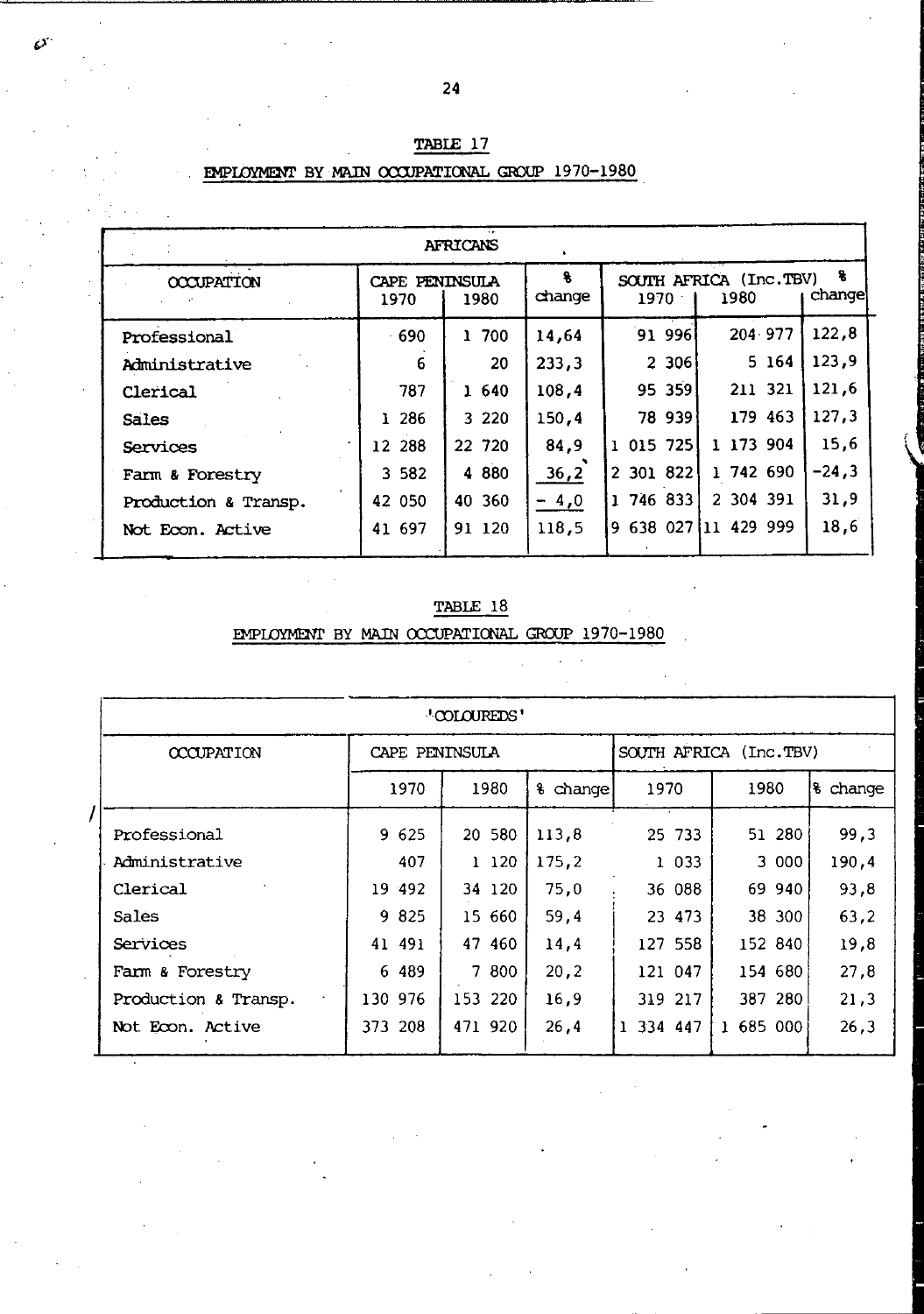The number of 'Coloureds' employed in oroduction and transport occupations have increased in the Peninsula from 130 976 in 1970 to 153 220 in 1980, giving a 16,9% increase. In the Republic it has increased from 319 217 to 387 280, a  $21,38$  increase. The majority of 'Coloured' workers are found in these occupations. They account for 50,5% of 'Coloured' workers in the Peninsula and 41,7% of 'Coloured' workers in the Republic. Approximately 30% of 'Coloured' workers errployed in production and transport occupations in the Peninsula are 'Coloured' waren; the national figure is 23,9%.

Services account for 15,6% of 'Coloured' workers in the Peninsula c0mpared to  $16.5\%$  nationally. There has been an overall increase of  $14.4\%$ in the number of 'Coloured' workers employed in service occupations since 1970 in the Peninsula compared to a 19,8% increase nationally.

Farming occupations, as in 1970, claim nearly 17% of the 'Coloured' workforce in the Republic while in the Peninsula it comprises fewer than  $3\$ .

There has been a marked increase in the number of 'Coloureds' employed in professional occupations in both the Peninsula and the Republic. In the Peninsula the increase was 113,8% while in the Republic the increase was 99,3%. Professional occupations nON constitute 6,8% of the 'Coloured' labour force in the Peninsula while in the Republic it comprises 5,5% of the workforce.

Clerical occupations constitute 11,2% of the 'Coloured' workforce in the Peninsula and  $7,5\$  in the Republic. In 1970 it comprised 8% in the Peninsula and 5% in the Republic.

Administrative occupations, as in 1970, employ a very small proportion of the 'Coloured' workforce. In the Peninsula and the Republic less than 1% of the workforce was enployed in administrative occupations.

#### Whites

There have been no marked changes in the pattern of employment of the working white population (see Table 19). Slight exceptions are professional and production and transport occupations. The following table provides a broad outline of white employment.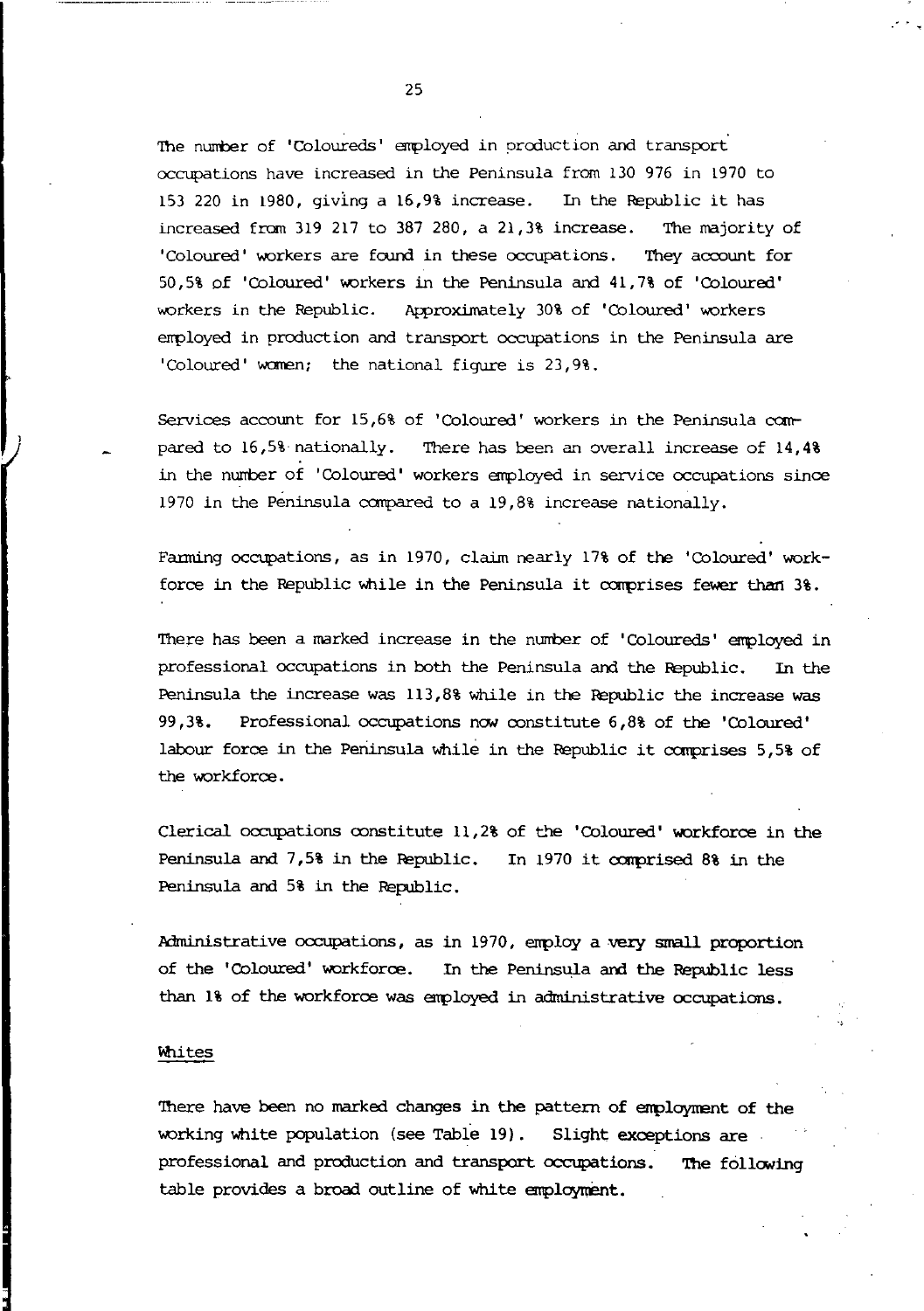| n Allian<br>یس نگار برد<br>OCCUPATION    | PENINSULA |        | <b>REPUBLIC</b> |            |  |
|------------------------------------------|-----------|--------|-----------------|------------|--|
|                                          | 1970 %    | 1980 8 | 1970 %          | $1980$ $%$ |  |
| Professional                             | 17,3      | 24,1   | $-15,4$         | 19,5       |  |
| $\omega = \lambda = 2$<br>Administrative | 6,4       | 8,2    | 5,4             | 6,6        |  |
| Clerical                                 | 30,7      | 29,1   | 26,7            | 26,5       |  |
| .Sales .                                 | 12,3      | 11,9   | 10:4            | 10,3       |  |
| Services                                 | 8,4       | 8.1    | 6,8             | 8,2        |  |
| Farm & Forestry                          | 0,9       | 0,5    | 6,4             | 4,7        |  |
| Production & Transport                   | 20.8      | 16,7   | 26.1            | 22,8       |  |
| TOTAL Rounded up to:                     | 100       | 100    | 100             | 100        |  |

| TABLE 19                                   |  |  |  |  |  |  |  |
|--------------------------------------------|--|--|--|--|--|--|--|
| DISTRIBUTION OF WHITE EMPLOYMENT 1970-1980 |  |  |  |  |  |  |  |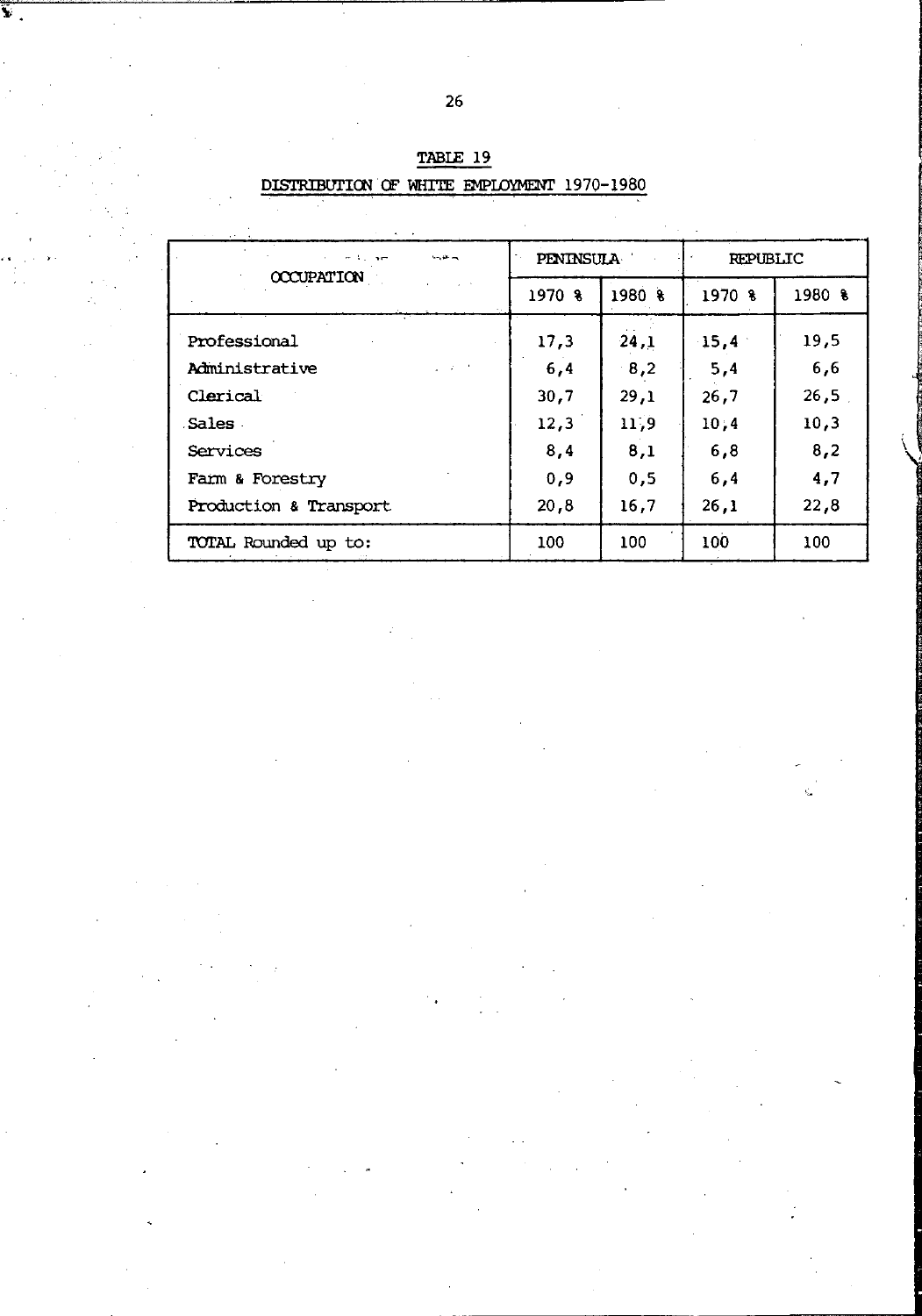## SOURCES

- 1. Bureau for Economic Research: Co-operation and Development (BENSO), Statistical Survey of Black Development 1981: Part 11: independent states. Pretoria, 1982.
- 2. Central Statistics Services, Population Census 1980, Sample Tabulation, Economic Characteristics, Report No. 02-80-03.
- 3. Hendrie, D. and Horner, D., 'The People and Workers of the Cape Peninsula: a sketch', in South African Labour Bulletin, Vol. 3, No.2, September 1976.